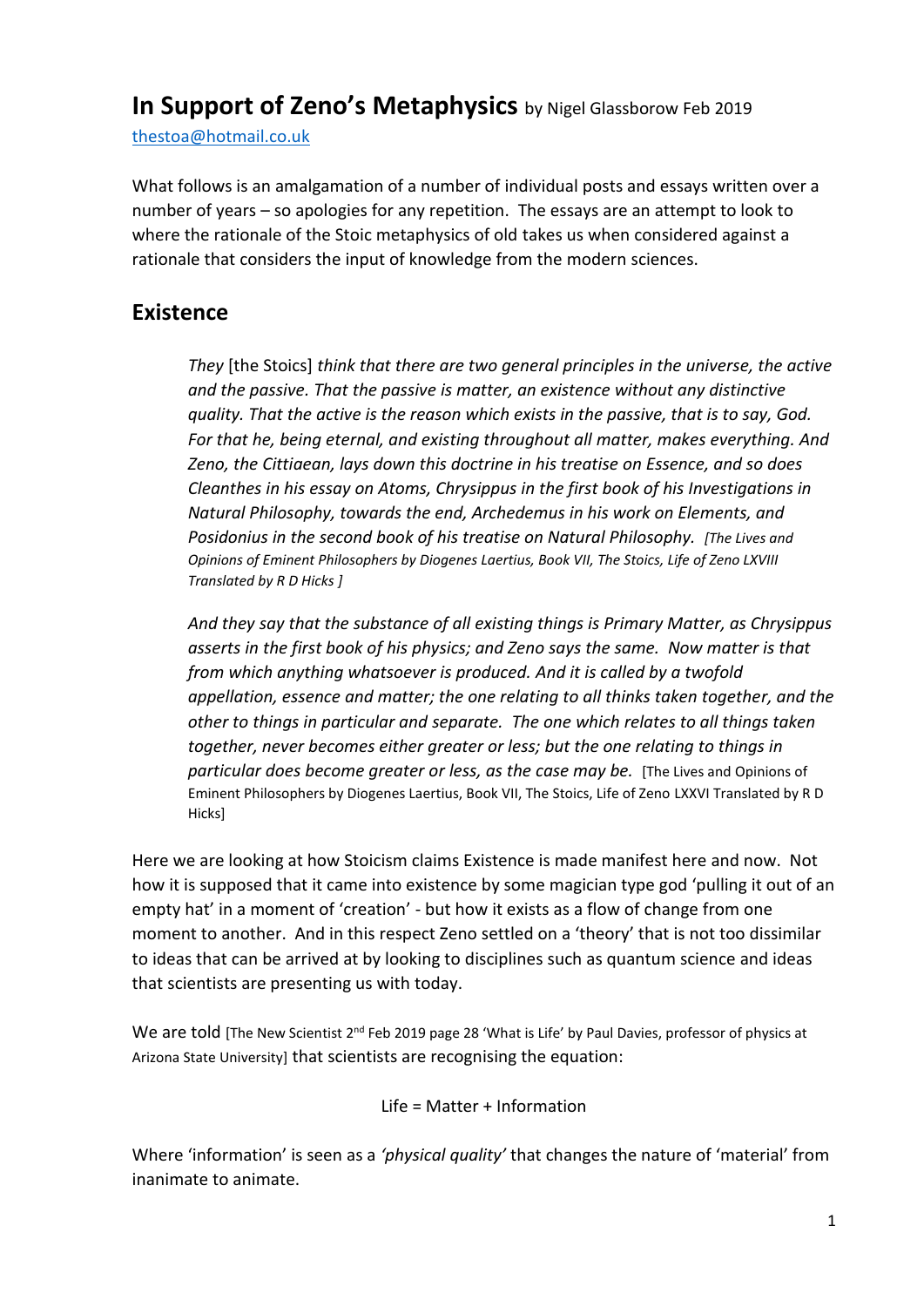Taking into account the Laws of Nature, it is a small step to the equation:

Existence = Matter + Information

Or in Stoic terms:

The Cosmos = the Passive quality of Matter + the Active quality of Matter

Where '*the active is the reason which exists in the passive, that is to say, God.'*

Back in Zeno's time there was a debate between the Stoics and the Epicureans. The Epicureans effectively claimed that all of material existence was made out of 'atoms' that were seen as being the smallest possible building blocks of all that exists. They saw 'atoms' as being akin to individual 'balls' that bounced around randomly and just happened to produce the world we see about us. Their view was the same as some scientists in the twentieth century that claimed that the Universe as we experience it is just the result of *'an accidental blip of organisation in a sea of chaos.'*

Whereas the classic Stoicism of Zeno tells us that there is a stage beyond 'atoms' and 'the elements' and that at this level a 'prime matter' manifests everything from subatomic particles right up to the 'Universe' itself through the fact that there is a pan-universe 'God like' quality that animates the 'prime matter' – a quality without which Existence would be *'without any distinctive quality'*. Contrary to the Epicurean view, Stoicism claims that Existence is not a random state, but is 'governed' by reason and rationality (or even 'information') whereby the Universe holds together as a single whole.

Nowadays, science tells us that 'atoms' are in fact made up of yet smaller pieces of 'matter' called 'particles' and that these subatomic particles do not operate as 'a random sea of chaotic activity' but in fact their activity is in some way the result of 'probability' and that there are what are theorised as being 'fields' that permeate the whole of the Universe and that impart qualities/information to all of the individual particles. (This is of course an over simplification of what is a vastly complicated view.)

At the same time we are told that, in some scientific experiments, many of these physical 'particles' of matter do not always act as pieces of solid 'matter' but will at times act as if they are more like a 'wave' whereby the 'wave' will only show up as a 'particle' of 'solid matter' if it is 'observed'.

Taking into account other aspects of what modern sciences is telling us, the rational conclusion of such is that the totality of the 'matter' that is the Cosmos is in some manner self-observing.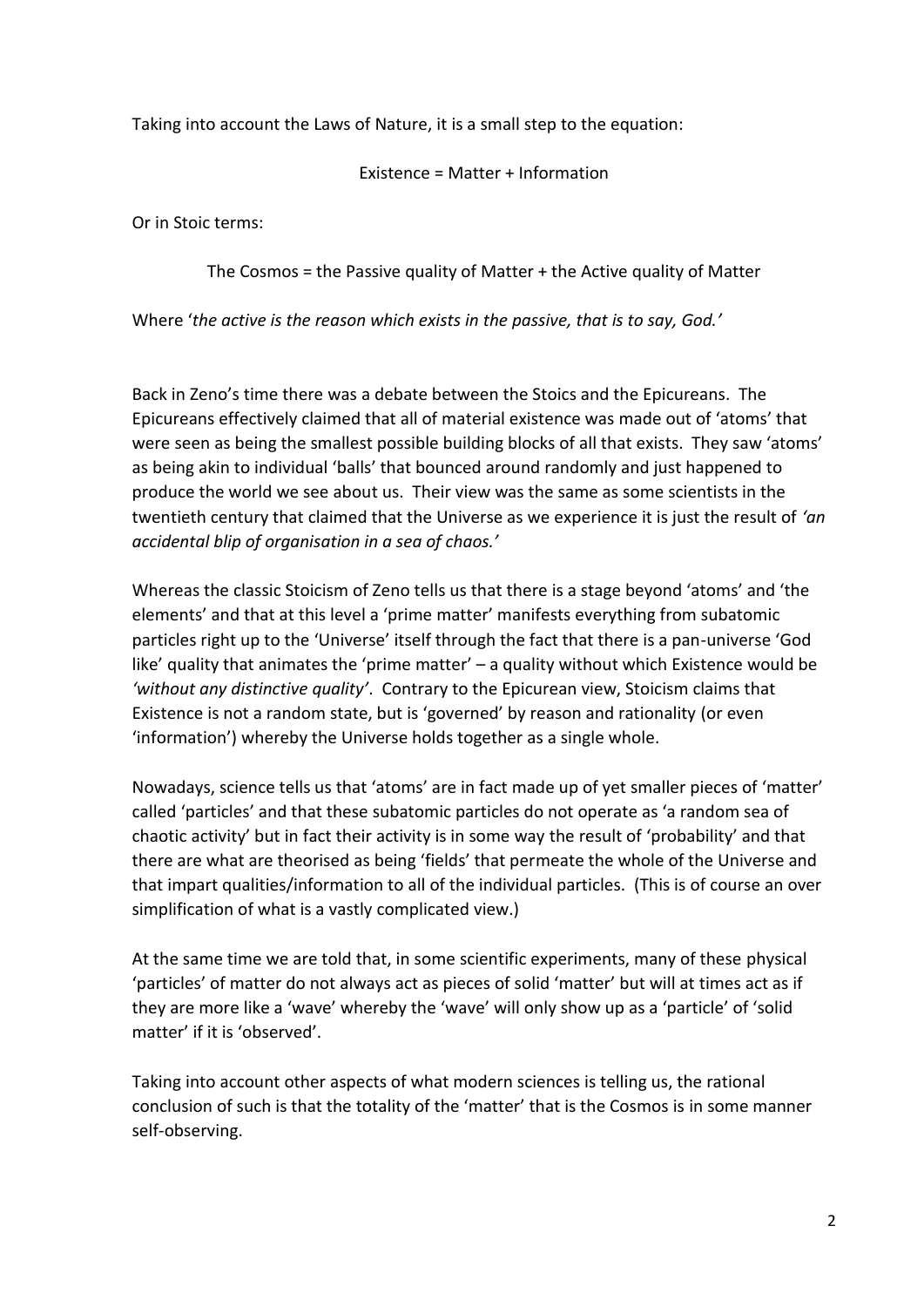While all of this new science (the last 100 years or so) is confusing for many of us, what comes out of it is that Stoicism was some 2000 years ahead of its time when it comes to understanding how Existence is manifested here and now, albeit that some of the ancillary Stoic theories of old need to be clarified in order to follow the advances in knowledge regards the physical world.

Now, in Zeno's days the Greeks saw the Universe as being no more than Planet Earth with the Sun, Moon and planets circling it within fairly close proximity. So it was reasonable to see all of this as being the manifestation of 'matter' imbued with some form of coordinating 'intelligence', akin to the properties often attributed to 'God', whereby the Universe is seen as the body of 'a single living creature' governed by 'one mind', so leading to the belief that the small Universe as envisaged by the ancient Greeks is to be seen as the 'body of the one God'.

Today's knowledge of the vastness of the Universe demands a restating of such ideas.

We hear talk of 'master programs' that coordinate imagined universes within computer programs and games. We talk of 'artificial intelligence' whereby computer programs operate in a manner that achieve something akin to what we would recognise as learning which leads to reasoned and rational output through the various interfaces with such Artificial Intelligence programs.

So it is clear that we are now able to recognise that there are non-human states that are capable of 'intelligently' manipulating and coordinating aspects of Existence. And if we can see such in animals and in machines etcetera, why not some form of 'master intelligence' that coordinates and manages the manifestation of the Universe as a whole?

The scientists are able to envisage a Universe wide 'field' that instantaneously imparts the quality of mass to various individual subatomic particles right across the whole of Space. (A process that is not limited by the speed of light). There is no reason to not consider that such a 'field' could be just a small part of an overarching system of coordination and enforcement of the laws of nature whereby the laws are applied and enforced in every corner of the Universe at every moment.

In fact, such 'laws' would not be 'laws' unless there is some property that permeates the whole Universe that ensures that the 'laws' are enacted as appropriate and wherever needed. Without some such 'master intelligence'/'imparter of information' there would be nothing but '*an existence without any distinctive quality'.*

Now, seeing such a 'master intelligence' as being 'the God' (that so many faiths see as being involved in guiding and showing an interest in the human race) may be seen as being a long stretch of the imagination. However, without a singular 'master intelligence' the Universe would not be able to form into the coordinated state that it is. The Universe would not be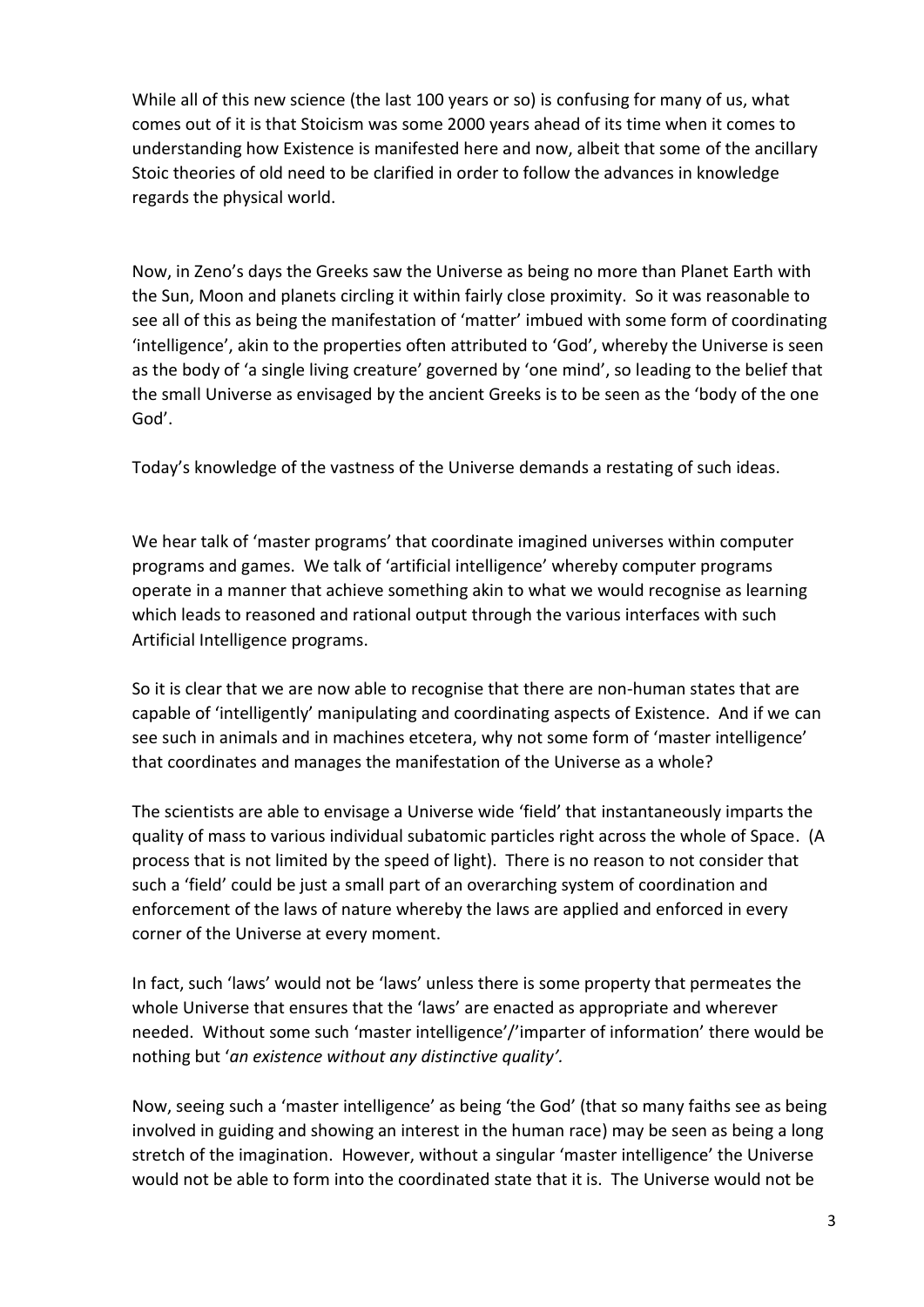knowable, for a Universe not governed by a 'master intelligence' would not provide any consistency from one moment to the next. Cause and effect at the most basic of levels could not be relied on.

Of course, while science and logic dictates that such a 'master intelligence' must exist, its full nature has to remain just speculation. But as science is showing, the 'master intelligence'/the purveyor of 'Information' must permeate the whole Universe and as such the Universe is the Cosmos in that 'Cosmos', by definition, is the Universe seen as 'a well ordered whole'.

Much of modern cosmology is based on what we can see of 'the visible universe' – so limiting us to the same vision of the extent of the Cosmos that the ancient Greeks were limited to, only today we can 'see' so much further with the aid of technology. But regardless, our science based knowledge is still limited to what is observable as our planet spins on its axis or as is visible from within the solar system in which our planet exists.

Our knowledge of the size of the Cosmos is at present limited by the speed of light and the vast expanse of Space. We 'see' a 'Universe', but it is clear that it is not rational to assume that the 'Universe' we 'see' reflects the extent of the Cosmos in which we exist. And as such, in that there are limits to what we can observe, we cannot set limits to the Cosmos or to the extent and the involvement of the 'master intelligence' that permeates it – namely God.

For all intents and purposes, from the human perspective, the Cosmos is infinite and eternal. At the same time our experience of its physical nature is the result of the 'master intelligence' manifesting all that is around us – very much as a 'master program' will manifest an 'existence' in which a computer game is played.

If the Cosmos as a whole was not made rational by the input of the 'master intelligence', way down in the scale of size, we humans would not be able to be the 'gamers' in 'the game of life' that we are. As said, without the 'master intelligence' there would just be '*an existence without any distinctive quality'* – and that means there would be no 'us'. From all that we now know, the fact that we exist within the Cosmos and that it holds together in a knowable manner whereby we are able to see out our 'three score years and ten', demonstrates that it is a rational Cosmos governed by a 'master intelligence' – or as originally viewed by the Stoics, the Cosmos is made manifest by

*'the universal governor and organiser of all things' [The Lives and Opinions of Eminent Philosophers by Diogenes Laertius, Book VII, The Stoics, Life of Zeno LIII. Translated by R D Hicks]*

And what else is this than that which is behind every World Faith – known to some by the appellation 'God' or 'the One God' – being that which is responsible for manifesting the Existence that we are part of.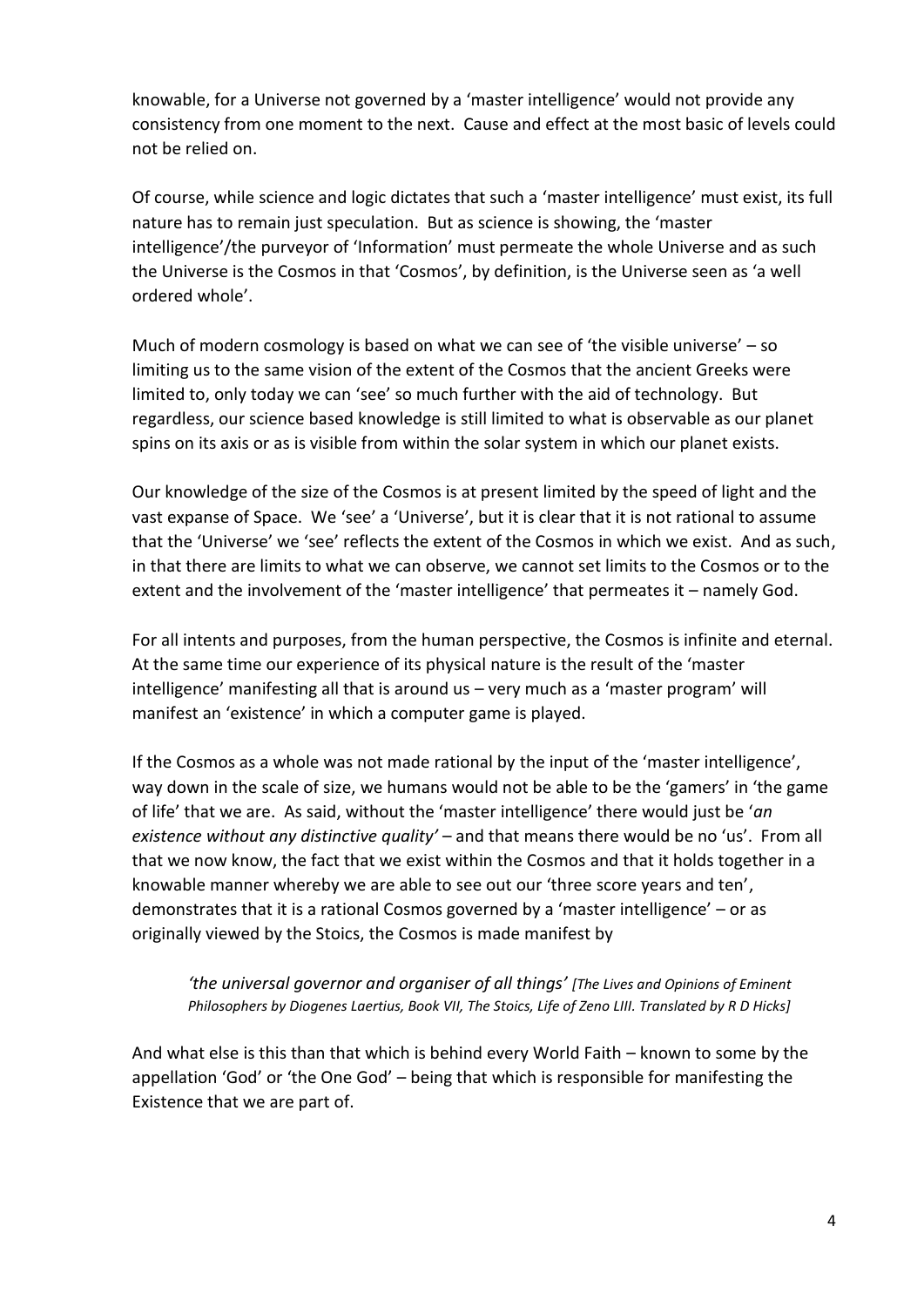Our Stoic view of God is not of a God being involved in some imagined 'point of creation' whereby the Universe suddenly came into being, but of a God that is the Cosmos and that is the very cause of the Cosmos appearing as it does.

God, the 'master intelligence', as perceived by Stoicism, manifests all that exists around us moment by moment and so is ever present. God did not light the blue touch paper and retire to a safe distance to watch the effects of some 'big bang' firework. God has been with us all along, and still is with us for we exist within the body of God.

This Stoic belief in the Cosmos as the body of God together with believing that the Cosmos is being manifested moment by moment by the 'master intelligence' that is God is key to developing and understanding the rationale of the whole Stoic framework.

Marcus Aurelius, the Stoic Roman Emperor, tells us:

*'Cease not to think of the Universe as one living Being, possessed of… a single Soul; and how all things trace back to a single sentience; and how it does all things by a single impulse.'* [IV. 40. 'The Communings with Himself of Marcus Aurelius Antoninus' Translated by C R Haines.]

This is the foundational faith of Stoicism:

The Cosmos is a singular living physical Being, that is imbued with a 'master intelligence' that is God and that is the *'the universal governor and organiser of all things'* and as such the Cosmos and everything within the Cosmos is the body of God. And reason therefore tells us that we are one with God – we are all the children of God – for we are manifested out of God's body. And this translates into ethics in that we then understand that as individuals we ought to live up to the standards incumbent on us as 'the children of God' and as 'citizens of the Cosmos'.

## **On the Nature of Existence**

In order to understand the nature of the life we have been born into we need to have some idea as to how things work. And for this, the starting point is to have a concept that guides us to an understanding of the very nature of Existence. This may seem a bit over the top and an ask too much for someone who is just trying to get on with life as best they can. But in that all of the guidelines presented to us by Zeno relate back to the nature of the Cosmos, if we want to be Stoics, this is where we need to start in order to achieve any real understanding of what is the best we can each individually achieve regards living a Stoic life of harmony.

We need to look to the big picture if we are to understand how we are to best fit in with life as a whole. We need to understand how things work in order to be able to follow what Zeno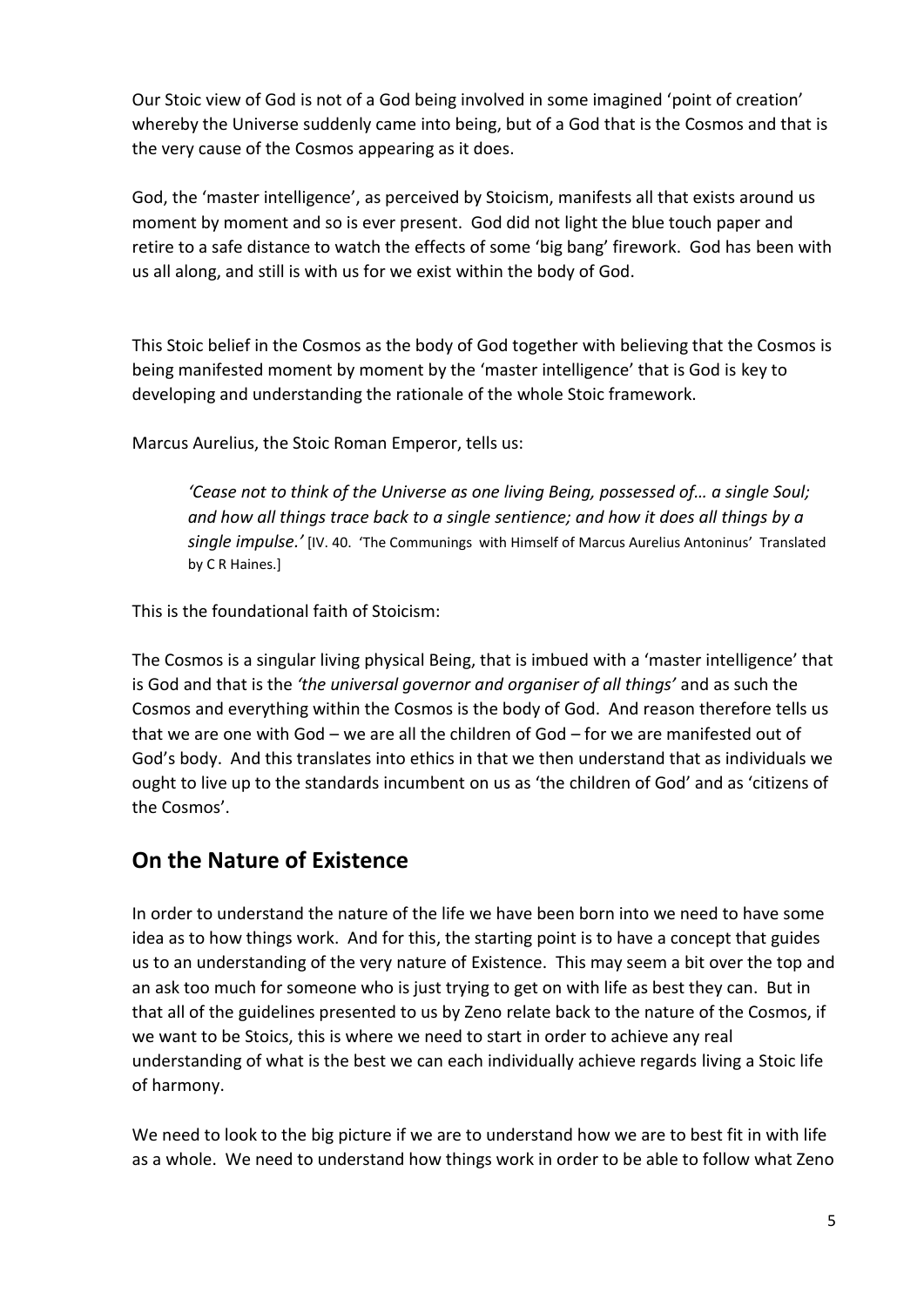called 'the smooth flow of life'. And to do this we need a concept as to what that ultimate state of existence is, namely the Cosmos as a whole.

So here goes:

One of the basic principles in Stoicism is "Live in accord with Nature". What this means becomes apparent as one studies the whole of Stoicism. But starting with the largest aspect of the Cosmos, namely itself as a whole, we have Marcus Aurelius [Meditations, iv. 40] talking of its nature as follows:

*"Constantly regard the universe as one living being, having one substance and one soul; and observe how all things have reference to one perception, the perception of this one living being; and how all things act with one movement; and how all things are the cooperating causes of all things that exist; observe too the continuous spinning of the thread and the structure of the web."* 

So what is the modern day Stoic to believe about this 'universe' that is *"one living being, having one substance and one soul"* in light of the advances in science, especially todays scientific cosmology and the subatomic and quantum sciences.

The ancients' view of the Cosmos was mostly based on the 'universe' being little bigger than this planet of ours with all the other 'lights' circling it in the sky – hence the Latin word 'universe', the root of which means 'one turn' or 'one cycle'. The 'universe' of the ancients was Planet Earth and the visible sky that revolved around it. (And yes, the Stoics understood that our planet is a sphere floating in space long before all the hoo-hah about the idea of a 'flat earth'.)

The ancient Greeks believed that all 'things' that exist are made up out of a mixture of the then recognised four elements of Earth, Water, Air and Fire, mixed in differing proportions according to the nature of what was being examined. These elements may be seen to represent what we would today call the states of solid, liquid, gaseous and energy - that is, they are the characters of material 'things' that we perceive through our senses.

The root of the word 'element' may be translated as 'first principle'. While modern ideas may make the idea of 'the four elements' as the building blocks of all 'things' look outdated, it is mainly because in science we now use the word 'element' to talk of different types of chemical atoms rather than as the character of the manifested state of anything. However, looked at as 'first principles' even the term chemical 'elements' may be seen as outmoded and we have to go beyond the atom to the subatomic world and the quantum world as the scientific community pushes back the boundaries and discover new 'first principles'.

Now the remarkable thing about Stoicism is that, despite the limitations of the ancient Greek world view, many of the Stoic conclusions about the nature of the Cosmos still hold, albeit on a larger scale than originally envisaged. So the question is, how does the ancient Stoic metaphysics stack up against modern scientific theories?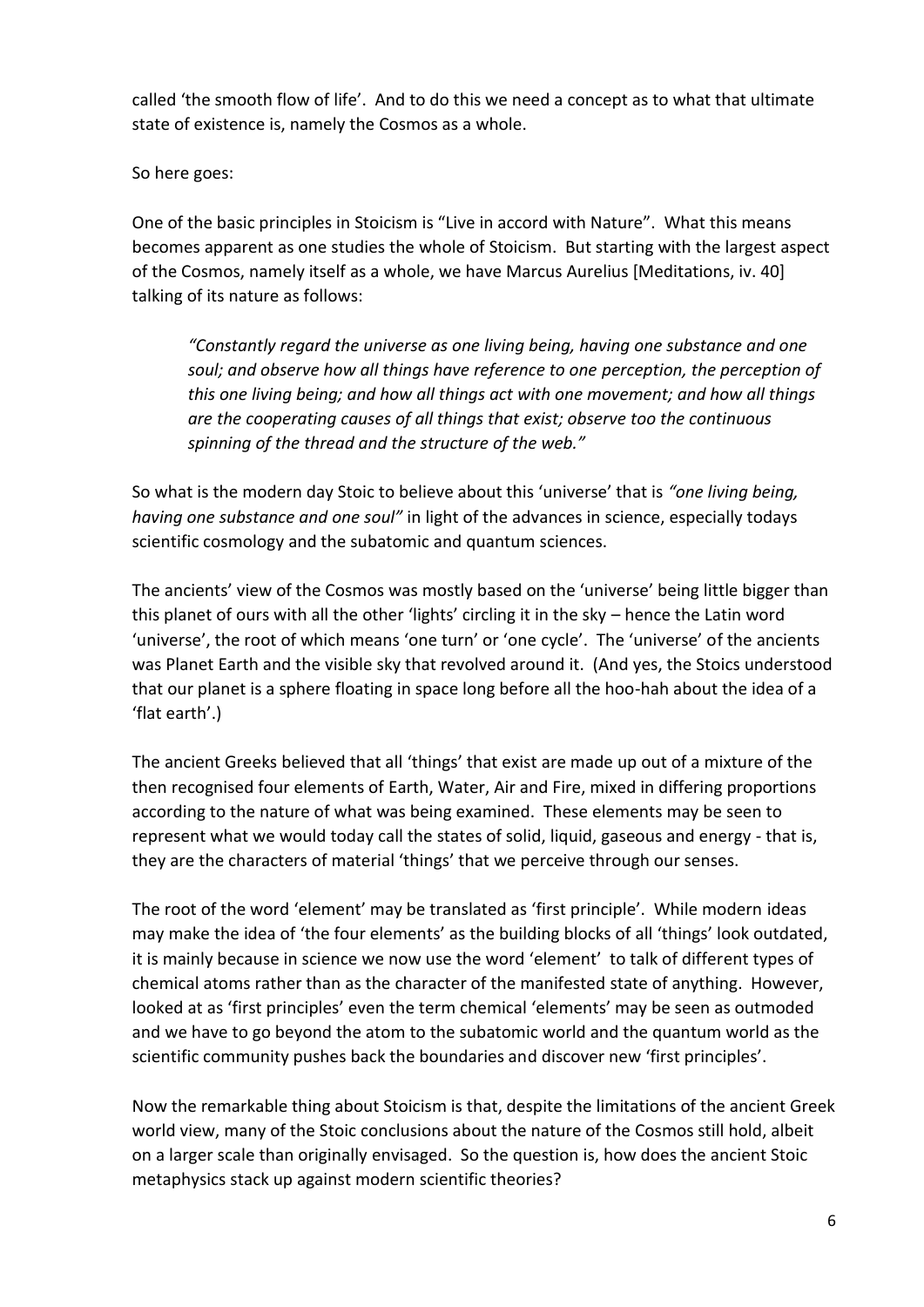The Stoic approach is first and foremost a 'statistical' one. Looking to the wisdom of the ages (the musings of wise people across different eras, nations and cultures) the Stoic asks, what is the common ground (the 'common perceptions') to be found across the millennia? From east to west the issue of how the material world came to be as it is has been discussed in great depth. And there are two 'ideas' that come to light.

One. While everything in existence appears to have a 'birth' and a 'death', in actual fact there is a continuum whereby everything evolves or grows from what was already there. The various religions and wise people were right when they saw that there was a process of 'creation' as far as our planet is concerned. In fact cosmologists have been able to offer a very good explanation of the processes involved in the formation of stars and planets in that they are observing areas in deep space where gravity is taking vast clouds of 'space dust' and is giving birth to new stars in the same manner as our solar system was originally 'created'.

But none of this supports the idea of a planet, let alone the whole Universe, being created out of nothing. The wise recognise that 'God' is an engineer and is not a magician. If one comes across a creation theory that has a 'beginning' one is always left with the question, "What was there before that beginning?" The answer has to be that the totality of what exists is the same totality that has always been, only its form changes – a principle that Einstein confirmed.

So we may conclude that the Cosmos is eternal and it rejuvenates itself through its own self destruction – not through a 'big bang' or a 'Cosmos-wide conflagration' and then start all over again from scratch; but through the growth and death of the individualised parts within itself. While the material that makes up Planet Earth will have gone through many 'conflagrations', as was to some degree envisaged by the Stoics of old, we now know that the Cosmos does not need to be totally 'destroyed' and/or recreated in order to explain its existence. Scientists describe us individuals, Mother Earth and our whole solar system as being made out of 'star dust' that comes from previous stars and planets that have died there is no knowing how many times this process of solar death and rebirth has happened. What the Stoics of old described as 'regular conflagrations' where our planet is totally destroyed can now be seen as our solar system being engulfed in flames when our sun eventually explodes – just as the scientists have told us is liable to be the outcome for Mother Earth.

And when it comes to the cycles of solar creations and destruction we are told that the creation of many of the chemical elements and subatomic particles can be attributed to the processes that happen within stars and the processes that occur during the death of the stars. So the idea that such elements were created as a result of the 'big bang' that supposedly created the whole Cosmos is unnecessary. By applying 'Occam's Razor' we can see that to explain what the scientists have discovered there is no need for any theory that suggests that the Cosmos has a beginning.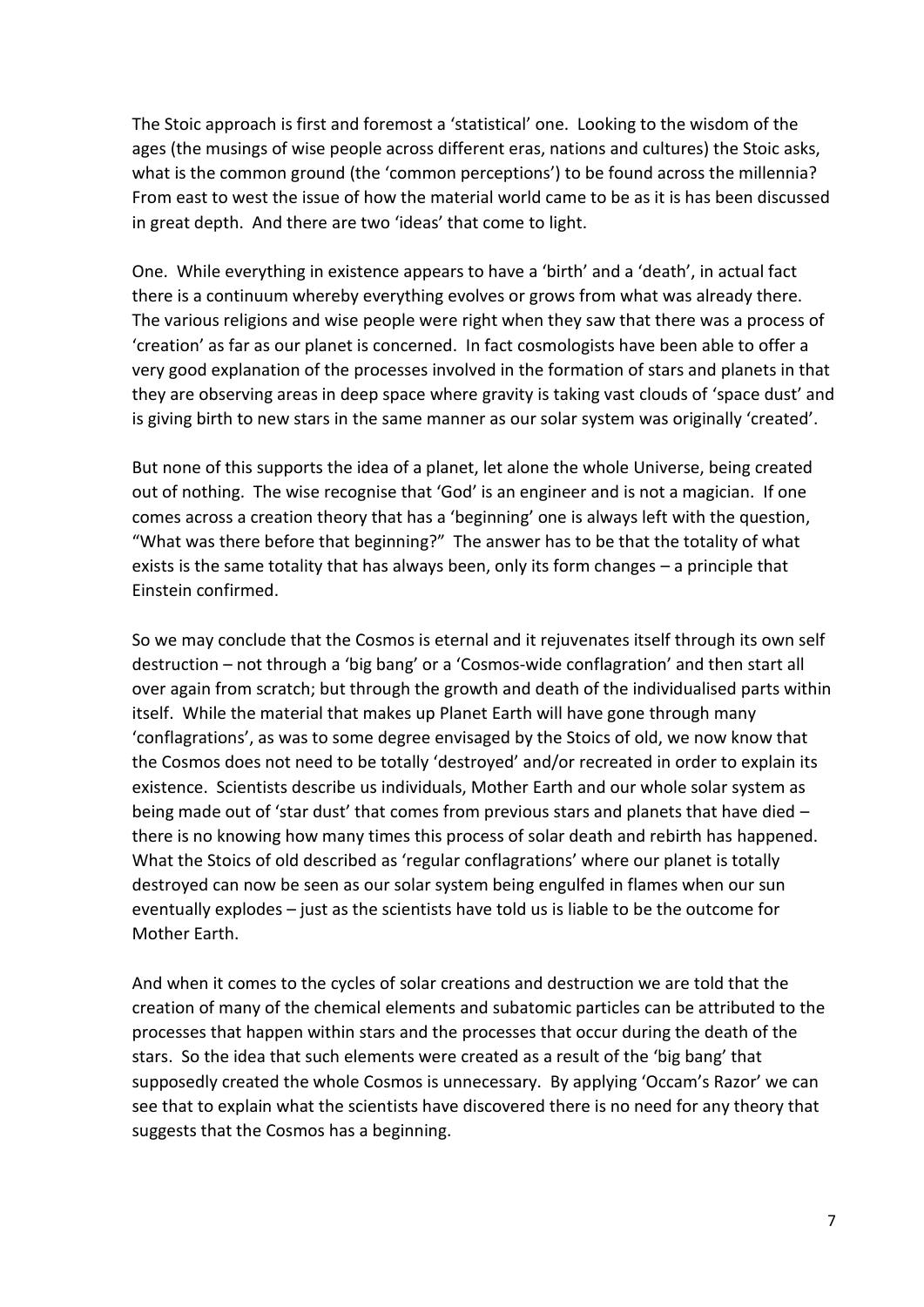Some offer us a more cogent view of the science of existence, the rationale of which shows that at the larger scale of the Cosmos it is not necessary for the Cosmos to have an absolute beginning. It is more logical to accept that the Cosmos has always existed as an ever changing state of Existence. It is also logical to accept that while our solar system has a finite lifespan, that the part of the Cosmos that scientists perceive of as the 'observable expanding universe' may be eternal. At this scale of existence all we have are theories, theories about the creation and the end of the Universe.

While science still looks to theories predicting the death of the Universe, it is near to giving up on its early creation story, the 'Big Bang Theory', and is having to look to try to understand what existed before the 'expanding universe' started to expand. And the answer to this is to be found in the Stoic metaphysics and the second 'common perception'.

Two. The second 'idea' that comes to light is the principle that there has to be some form of 'consciousness' that 'causes' the whole of existence to be as it is – be it called the Divine Fire, God, the Tao, or whatever. Or as was written of the early Stoic view:

*"That right reason that pervades everything, being the same with Jupiter* [God}*, who is the regulator and chief manager of all existing things.''* - [Diogenes Laertius, The Stoics, the Life of Zeno 'Lives of Eminent Philosophers' Volume VII LIII – Translated by R D Hicks.]

Diogenes goes on to say of the Stoic metaphysics:

*"'There are two general principles in the universe, the active and the passive. That the passive is matter, an existence without any distinctive quality. That the active is the reason which exists in the passive, that is to say God. For that he being eternal, and existing throughout all matter, makes everything.'"* [Volume VII LXVIII]

These two 'principles', the passive and the active, are described as being indivisible – they simply describe two qualities of the same Oneness. To the Stoic way of seeing things, matter and consciousness are two facets of the one state of being.

And science is moving towards the same conclusion where, in order to explain many aspects of science, but more especially that of the quantum world, scientists have to talk of 'consciousness' – or indeed 'The Consciousness' as some scientists call it.

From Sir James Jeans (1877 – 1946, an English physicist and astronomer) we have the following quotes:

*"The stream of human knowledge is heading towards a non-mechanical reality. The universe begins to look more like a great thought than a great machine. Mind no longer appears to be an accidental intruder into the realm of matter. We are beginning to suspect that we ought rather to hail it as the creator and governor of this realm."* — [His book The Mysterious Universe (1930), p. 137.]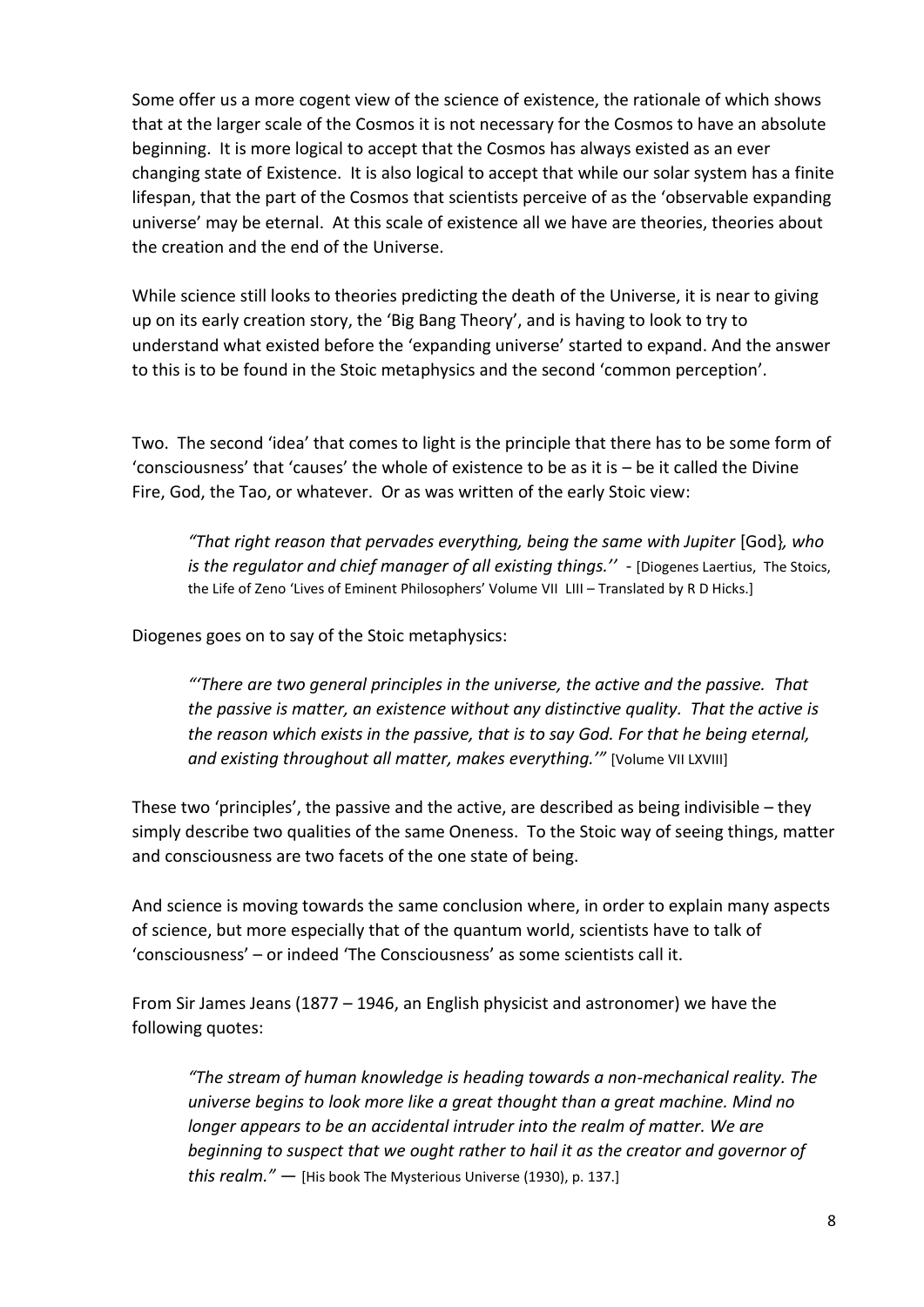#### He is also reported as saying

*"I incline to the idealistic theory that consciousness is fundamental, and that the material universe is derivative from consciousness, not consciousness from the material universe... In general the universe seems to me to be nearer to a great thought than to a great machine. It may well be, it seems to me, that each individual consciousness ought to be compared to a brain-cell in a universal mind."*

And

*"What remains is in any case very different from the full-blooded matter and the forbidding materialism of the Victorian scientist. His objective and material universe is proved to consist of little more than constructs of our own minds. …. Mind and matter, if not proved to be of similar nature, are at least found to be ingredients of one single system."* 

And while Sir James clearly offers a less materialistic view than that of the ancient Stoic teachings, from professors Brian Cox and Jeff Forshaw ['The Quantum Universe: everything that can happen does happen.' 2011 Penguin Books] we have:

*"Quantum Theory describes a world in which a particle really can be in several places at once and moves from one place to another by exploring the entire Universe simultaneously."* [Page 2]

*"The ball flying through the air 'knows' which path to choose because it actually, secretly, explores every possible path."* [Page 53]

"*When an electron in one of the atoms settles into a particular state it does so in the full 'knowledge' of the states of each of the other twenty three electrons, regardless of their distance away. And so every electron in the Universe knows about the state of every other electron. We need not stop there – protons and neutrons are fermions too, and so every proton knows about every other proton and every neutron knows about every other neutron. There is an intimacy between the particles that make up our Universe that extends across the entire Universe."* [Page 139]

These two professors, in keeping with many others, find a need to talk of aspects of consciousness and purpose when trying to describe what they believe is going on – they talk of 'exploring', 'knowing', 'knowledge' and 'intimacy'. However, despite the rationale of their ideas leading us to a 'recognition' of some form of consciousness, their ideas are sometimes irrational for they are still trying to find 'solutions' at the smallest of levels. For an individual particle to 'know' what every other similar particle in the Universe is doing it would need a brain the size of the Universe. The last phrase above, *"an intimacy between the particles that make up our Universe that extends across the entire Universe",* is closer to what is a rational conclusion.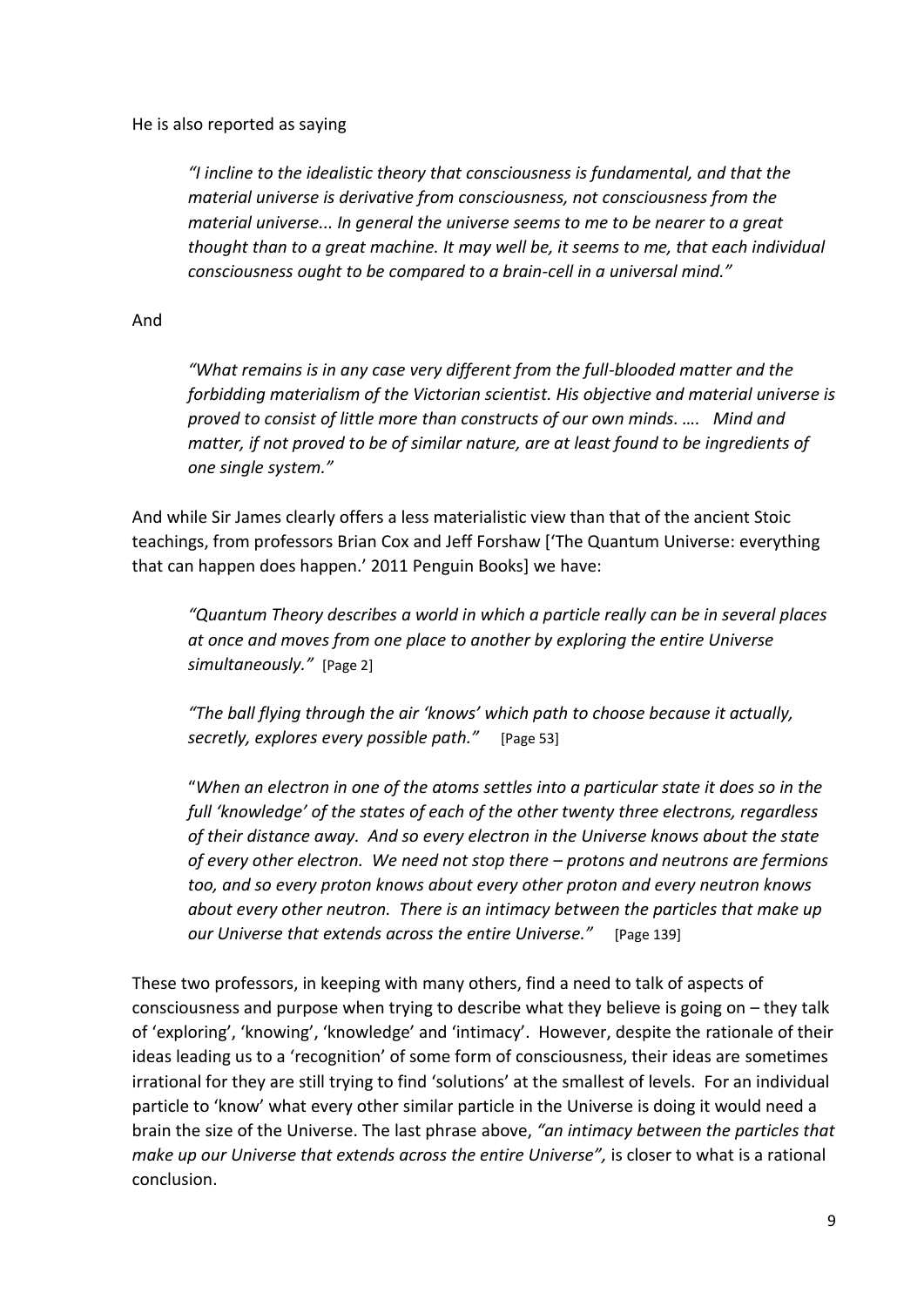Science is now having to talk of 'fields' that extend throughout the Universe that impart 'qualities' to particles and/or make particles *"pop in and out of existence"*. There is but a small 'leap of faith' from acceptance that there is some form of unified Field of Consciousness that permeates the whole Cosmos and causes the Cosmos to manifest as it does, to that of the Stoic metaphysics.

Science is effectively looking at the Consciousness that causes each subatomic particle to 'pop into existence' from a state of non-existence – that is a sea of possibility – and that acts as a coordinating 'master program' that imparts what 'knowledge' each subatomic particle needs in order to exist and to coordinate with the rest of Universe. No longer does the particle need to 'explore' the whole Universe instantaneously at every moment in order to 'know' about the state of every other similar particle. It is instead reasonable, and certainly more rational, to assume that each particle is manifested by, and is part of, the overall Consciousness that permeates the Cosmos and which imparts to the particle all the 'Information' that it needs in order to exist as it does.

Science is looking ever further into the subatomic world to try to find the 'first principles' that make up the subatomic particles and forces etcetera while also looking outwards to see when the Universe was 'Created' in order to try to explain what they see. They are looking to discover how 'matter' is constructed and to try to understand the creation, history and evolution of our part of the Cosmos – the 'observable Universe' or the 'expanding Universe'.

They are examining and theorising about Existence as they find it through observation and experimentation. That is fine in order to try to advance knowledge, but it is sufficient for the Stoic way of life to simply know that science has not negated the Stoic view of the Cosmos as a conscious living singular state of being. It is sufficient, at present, to know that science appears to be moving towards confirming the Stoic take on matters rather than denying it.

As the prime principle to which all other Stoic principles and ideas are referenced back to, Stoicism tells us that every 'thing' within the Cosmos is an individualised aspect of the singular living conscious Cosmos. We as 'individuals' are part of *"this one living being"* - we are *'sparks of the singular sea of mind-matter that manifests the whole of existence'*.

We are manifested out of the body of the Cosmos and so we are one with the Cosmos. In Stoicism this may equally be stated as, "We are manifested out of the body of God and so we are one with God." As such we come to another of the Stoic principles - any harm we do to the whole we do to ourselves for we are one with the whole. This naturally leads on to another Stoic principle – as individuals, for our own sakes, we are guided to try to live in a manner that is as harmonious and in keeping with the nature of the life we have been born into as we are able.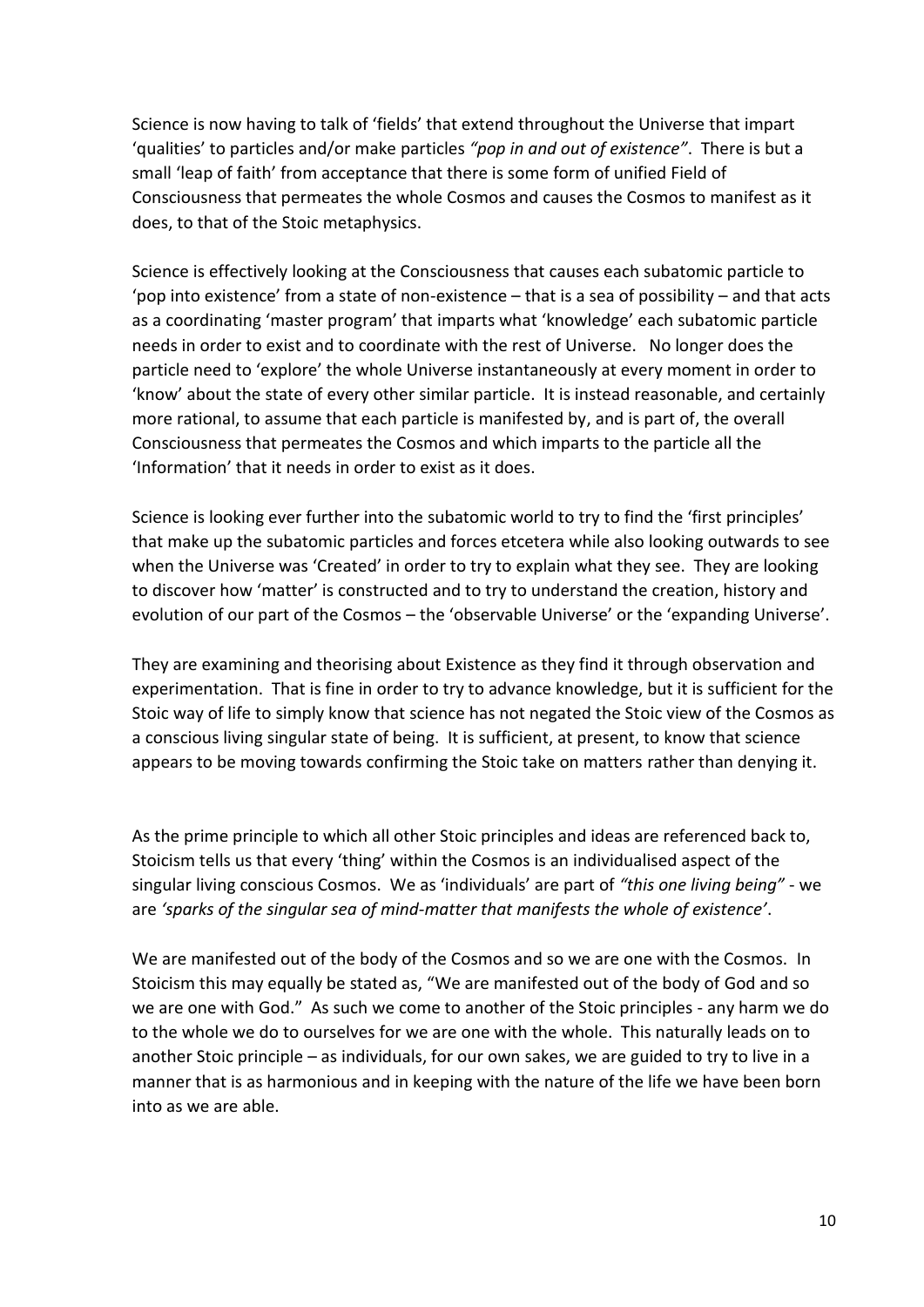And every other aspect of the search for the understanding as to how the art of living life is to be achieved is predicated on this one thought – the Cosmos is a living conscious state of being. The Cosmos is the body of God.

To repeat the words of Marcus Aurelius:

*"Constantly regard the universe as one living being, having one substance and one soul; and observe how all things have reference to one perception, the perception of this one living being; and how all things act with one movement; and how all things are the cooperating causes of all things that exist; observe too the continuous spinning of the thread and the structure of the web."* 

## **The Manifestation of All That Is – a rationalisation**

The Stoics *"think that there are two general principles in the universe, the active and the passive. That the passive is matter, an existence without any distinctive quality. That the active is the reason which exists in the passive."* [Diogenes Laërtius, 'The Lives and Opinions of Eminent Philosophers': The Stoics, the Life of Zeno: Book VII : LXVIII.]

In accord with Zeno's methodology, if we do not in the least have a framework of knowledge about the physical nature of Existence, and hence our place within it, how can we possibly know how to live life.

And one thing that Zeno was certain of is that the whole of Existence, together with everything that happens or exists within it, is physically real. But how is this physical state of existence manifested? The answer to this question helps to put the whole of life into context.

Zeno saw the four elements and the whole of physical existence as being manifested out of a finer 'creative material' that is both 'solid' and 'conscious' at the same time.

This turned out to be a remarkable insight.

Today, from an overview of much of the advances in knowledge, it may be seen that all that we experience is manifested as it is through the interplay of three 'primary dimensions' rather than four – and these three 'primary dimensions' are Space, Movement and Consciousness.

What are commonly called the 'three dimensions' are simply 'secondary dimensions' and are aspects and measurements of volume. It is also clear that volume, as we know it here on Planet Earth, is just one aspect of a complex multi layered interrelating system of measurement and location needed to fully identify a 'three dimensional' object in space.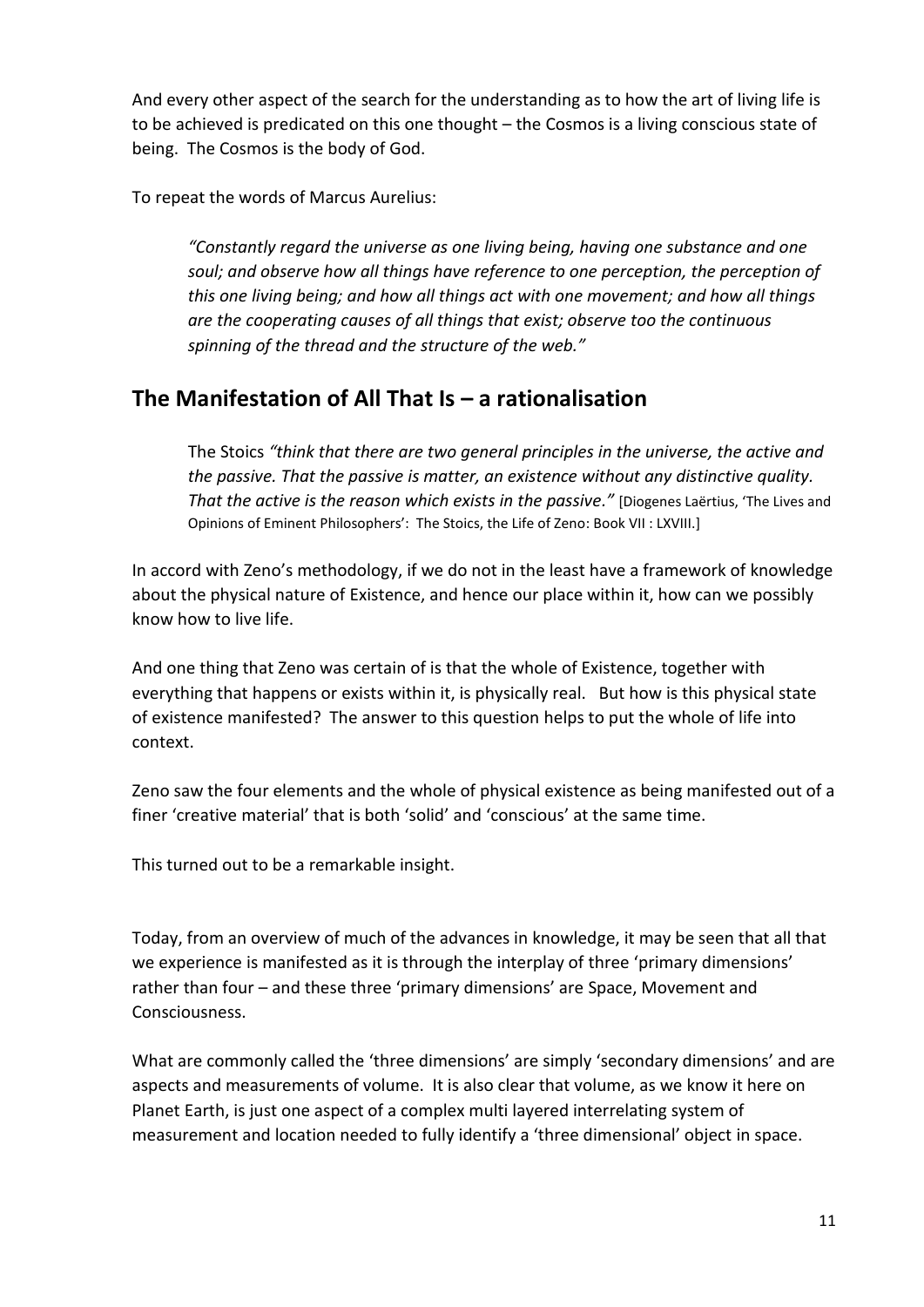In Zeno's time Planet Earth was seen as being stationary with the heavens circulating around it, so any given volume was effectively seen to occupy one place in space relative to the surface of the planet. However, we now know that volumes exist within volumes and volumes will also move within volumes. One can use the normal 'three dimensions' to describe a simple volume from a particular perspective, but if one tried to track that volume one would have to refer to many other levels of volume and movement.

Consider a box here on Earth – it is what we call 'three dimensional' and so it has a volume, but that volume is moving in space as the planet spins and so exists within the rotating volume that is the biosphere of the planet, and the planet and its biosphere as a single volume is moving within the volume that is the solar system, and so on. Eventually one arrives at the volume that is the 'visible Universe' as seen by scientists.

Even though scientists often do not 'recognise' a further level of volume because they have no way of identifying it, there has to be at least one other level of volume into which the 'expanding Universe' is expanding (assuming that it really is expanding) – especially if the scientists are right about the nature of the Universe as they see it. How many more levels of 'background' volume there are we will never know.

What we do know, is that volumes as we experience them are individualised aspects of Space.

The Cosmos is 'the whole and the all', seen as the ultimate system that contains and coordinates all other individualised systems. It has a base requirement of needing a property that allows individualities within it to have volume so that they can exist in relationship to each other. The Stoics of old talked of this property as 'extension'. This property is the 'primary dimension' Space. The dimension Space is a base requirement if the Cosmos is to manifest as it does.

Space manifests relativity.

Space is the stage on/in which the play of life is acted out. And it is no coincidence that the Stoics of old used the concept of a play being acted out on a stage as a metaphor for life itself.

The second base requirement for the manifestation of the Cosmos is Movement. We now know that every aspect of material existence is moving and interacting. The scientists have shown this from their study of cosmology on down to the study of the subatomic world from the largest to the smallest, Movement is seen to be an inherent feature of everything that exists. It may even be said that Movement is what the ancient Stoics recognised as being 'the passive principle' in 'matter'.

Science tells us that, even in deepest space, at every point movement is to be found, including particles *'popping in and out of existence'*. At a point, scientific study sees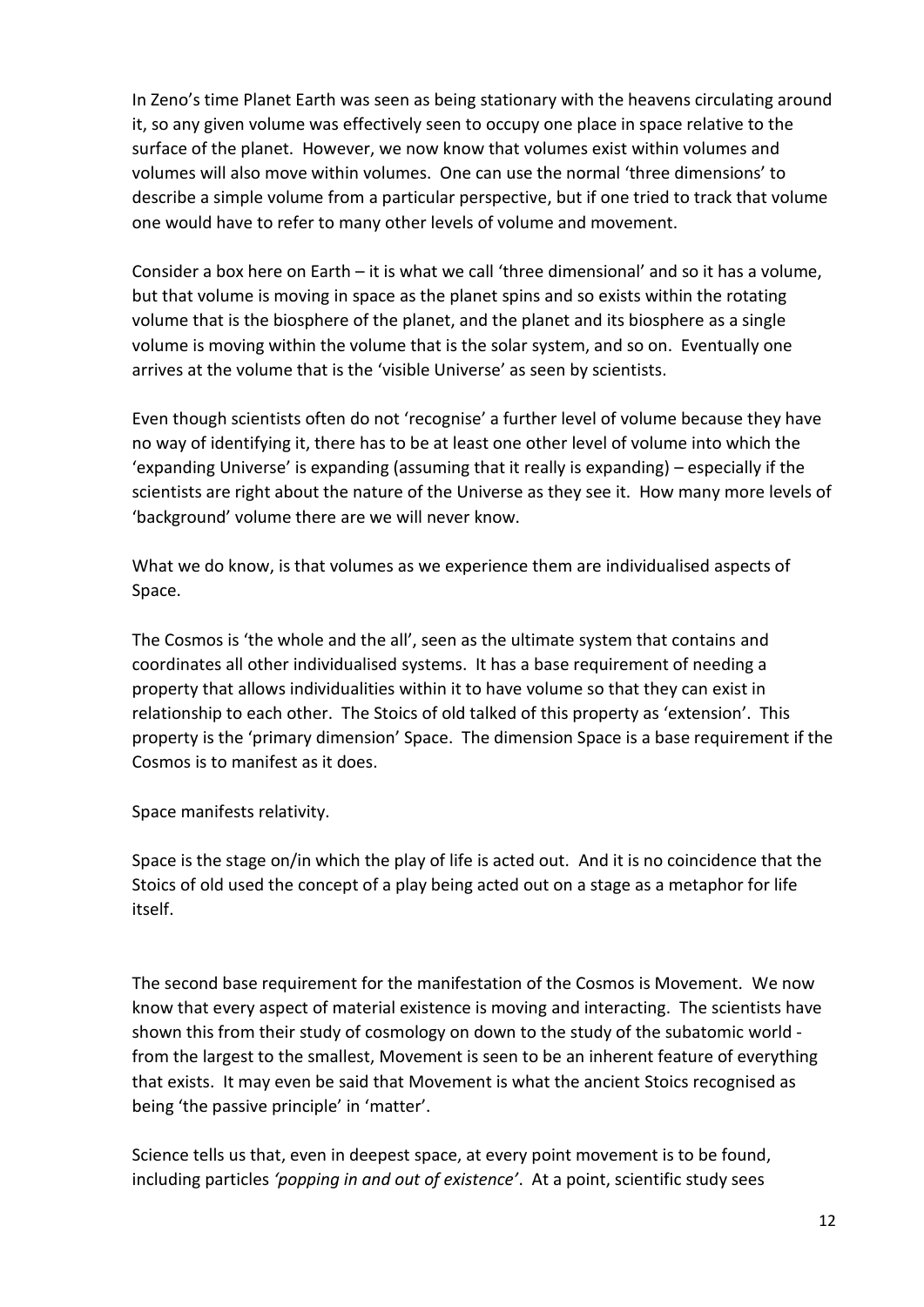subatomic particles as little more than 'waves'. All sense of 'fixed stationary solidity' vanishing as one looks ever closer to the limits of our ability to observe the subatomic world. Even forces such as gravity may be seen as aspects of Movement.

But this primary dimension called Movement takes on an even wider meaning when talking of the nature of the Cosmos from Zeno's point of view, for it is 'the flow of change in the Experiential Moment'. It is this Movement that we experience as physical existence. No Movement, no Existence. Stillness does not exist anywhere in the Cosmos.

Movement is not just the physical movement of an object from one place to another. It is the very means whereby existence can be manifested within Space. The dimension Movement is the potential to manifest any given state of existence at any given point within Space as required.

The whole Cosmos only exists here and now, in the same moment that we as individuals are experiencing the 'here and now', and it is within this Experiential Moment that change happens. (It is to be noted that the word 'moment' that relates to what we see as 'time' has the same root meaning as the word 'movement'.) We are not talking about the 'history' of change and evolution that is our memory of what was and how it became what it is now, but rather the active flow of change as it is happening now. And 'active', 'change' and 'movement' are all different words for describing the same aspect of the state of being that is the Cosmos.

Movement is the 'mechanism' that enables the ongoing manifestation of existence within Space, together with all the individual states to be found within it.

The primary dimensions of Space and Movement are the means whereby there is a potential for the physical Cosmos, as we know it, to be manifested as it is - just as a television offers the potential for programs to be displayed. A television has a screen and the means to show action pictures, but none of the pictures would happen without the input of the signal from the broadcaster that takes the potential of the television to show pictures on to the actuality of the television showing the program.

And this is where the primary dimension Consciousness comes in. It is the third base requirement for the manifestation of Existence.

Science shows that there are laws of science and laws of nature – 'permanent' rational processes that enable things to be as they are. Science is also beginning to see that the very processes that happen at the subatomic level and the quantum level need the involvement of some form of 'Consciousness' in order to explain 'how things work'.

We are told that *"The ability to describe reality in the form of waves and 'probability' is at the heart of quantum mechanics."* And *'something'* is needed to translate what is *'a sea of waves of probability'* into the synchronised physical Universe that we experience.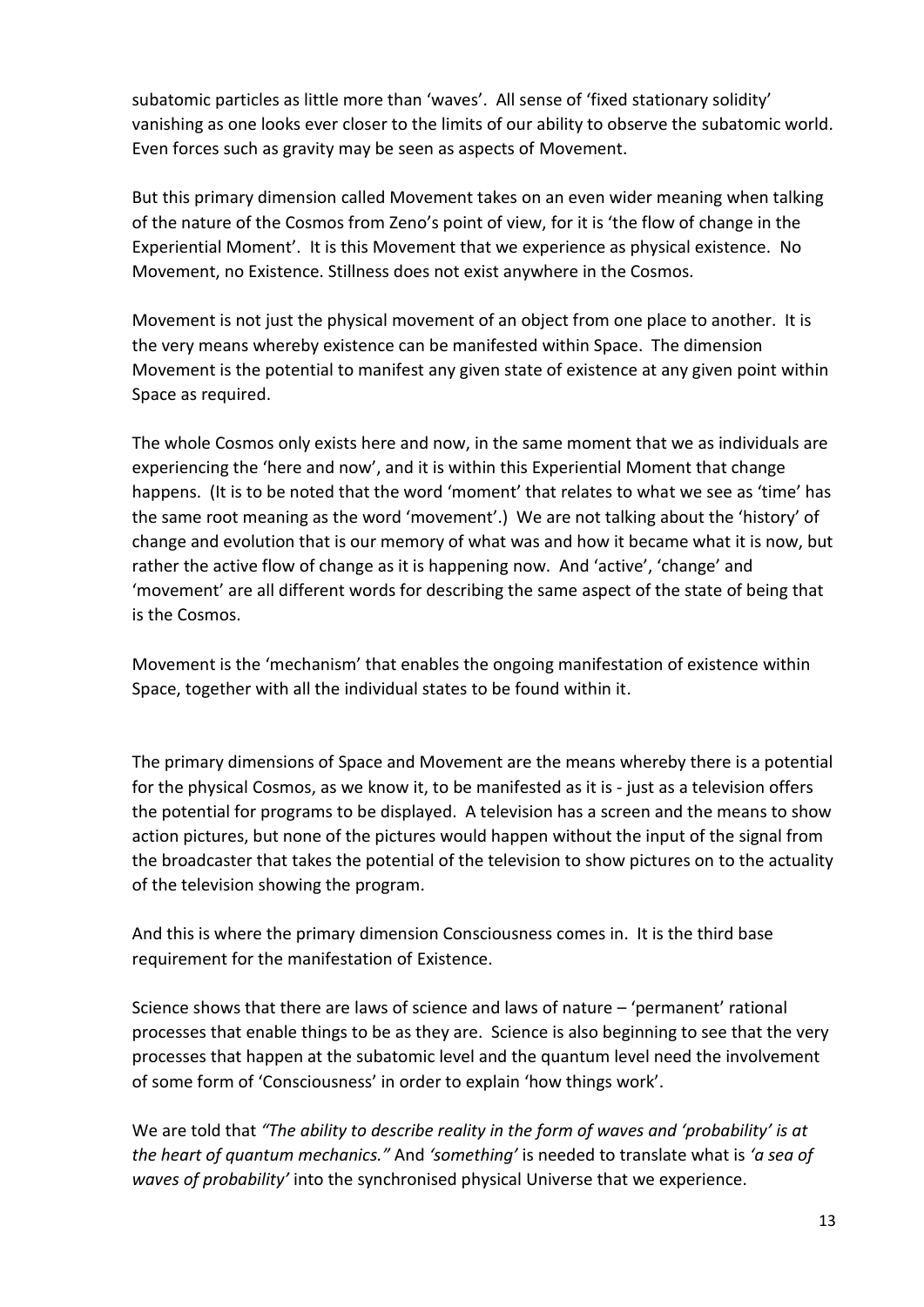We have moved on from our part of the Cosmos being seen by some scientists in the 20<sup>th</sup> century as *'an accidental blip of organisation in a sea of chaos'* to seeing that everything manifests as it does as a result of the input of 'Information'. And 'Information' suggests some form of organising system creating order.

Scientists have claimed such things as, *"for the Universe to exist there had to be an observer"* (their error being in the use of the past tense) and that *"every particle in the Universe has to be 'aware' of the state of every other similar particle in the Universe"*.

The only rational explanation for such ideas is the existence of some form of 'self-observing Consciousness' that imparts 'information' instantaneously to all parts of the Cosmos (instantaneously rather than at the speed of light). As the Stoics of old called it, *"the universal governor and manager of all things"*.

People who play games on computers would recognise it as akin to the master program that sets up the boundaries and the rules of the game that enables the game to be played. With the computer game, the 'master program' is that which enables the game to be manifested on the screen (Space) and is that which provides the means for the game to proceed (organised and purposeful Movement). The master program sets up and controls the progress of the game through various subprograms while allowing the gamer to play and affect the course of the game.

The master program controls much of the 'background' to the game (the laws of science and nature). The master program is that which causes the game to be as it is and to appear on the screen and as such the master program is not part of the game. However the master program, through its various subprograms, is involved in the progress of the game and so adapts the game to the input of the gamer and allows the gamer to influence the outcome of the game for good or for bad.

So also the primary dimension Consciousness is not strictly part of the play of life for it is the play of life. In a way, it is not part of Existence for it is that which enables Existence to be manifested as the rational coherent state that it is. However it is also to be found permeating the whole Cosmos ready to adapt the play of life to the input of the 'will' of the many 'conscious' individualisations within the Cosmos.

The primary dimensions of Space, Movement and Consciousness as described are a conceptual framework for understanding different aspects of the 'singular coordinating system' that manifests all that exists. It is through an understanding of the interconnectedness of all three of these 'primary dimensions' that we can have some visualisation/concept as to how the Cosmos is made to manifest as it does.

We cannot know exactly what the 'primary dimensions' of Space, Movement and Consciousness are or how they work, for that would require that we be able to see 'behind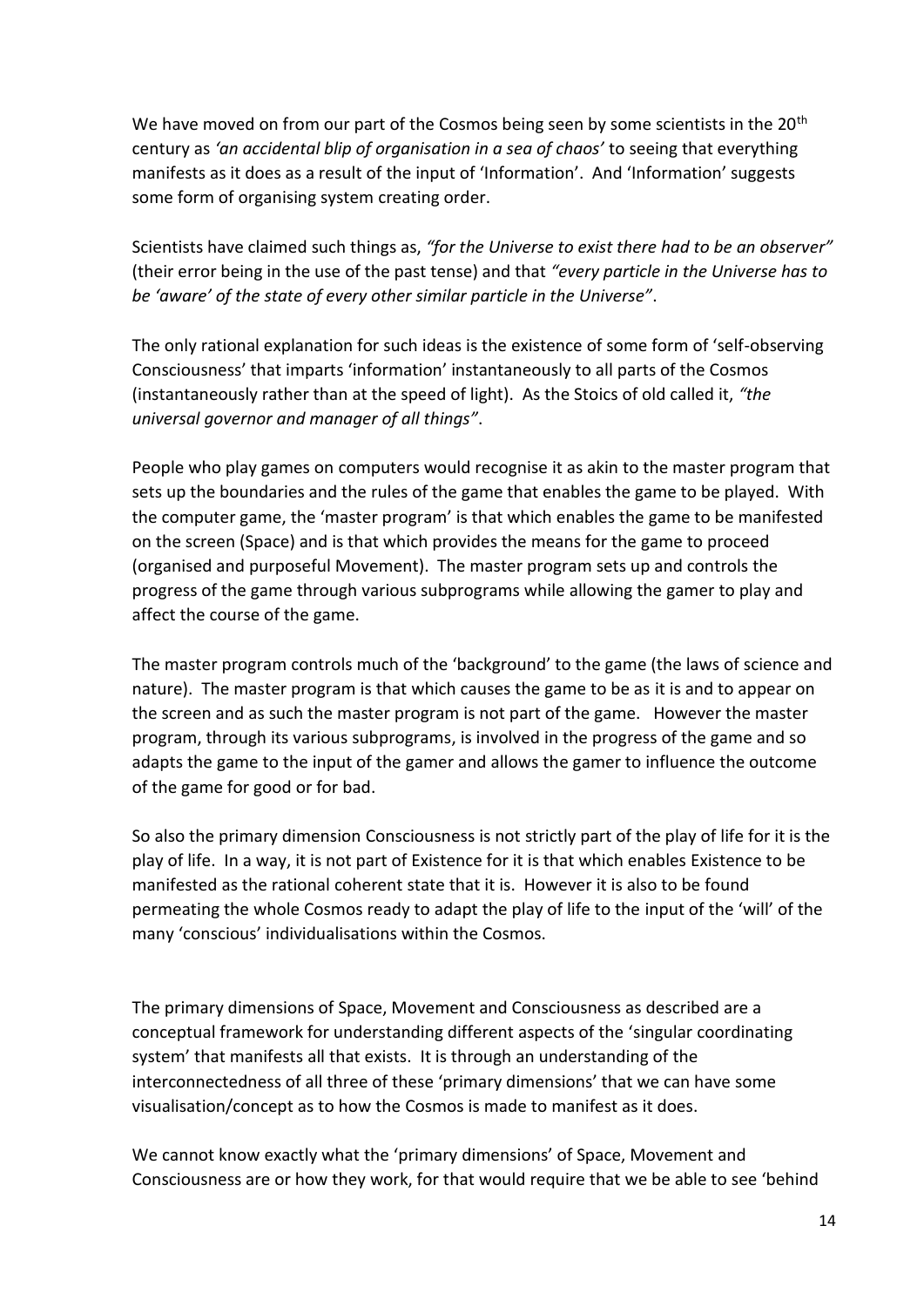the scenes' of Existence. We can be aware of how they impinge on Existence, but there will always be a limit beyond which science will not be able to go.

Over two thousand three hundred years ago Plato reported that Socrates said, *'The Universe has plenty of Limit, an equal amount of Unlimit, and also a potent Cause which brings order and arrangement'* and these ideas may be directly translated as the primary dimensions of Space, Movement and Consciousness. The dimension Space gives us the quality of 'Limit'. Movement, through the infinite possibilities it offers us, gives us the quality 'Unlimit'. And Consciousness, seen as God, offers us the 'potent Cause'.

And as stated, the Stoics of old talked of two indivisible principles that can be seen in the Cosmos - the passive principle as being matter without form, and the active principle as being the 'reason' that pervades all of existence so transforming the passive into the many aspects of the Cosmos that we know of around us – that is, Movement and Consciousness with Space being described as a sort of 'extension'.

In this respect, these thinkers were not considering how the Universe evolved to become what it is. They were instead looking to how the Universe is 'manifested' here and now.

Zeno and his Stoics arrived at their ideas based on their study of the 'common perceptions' of the day, drawing from all the philosophies they came across – the philosophies of Greece as well as the philosophies from East to West and from North to South - whereby they concluded that, for Existence to exist there has to be a 'oneness of purpose' and a 'principle' that ensures that the Cosmos exists in harmony with itself – a 'consciousness' that they described as *"the universal governor and manager of all things".*

Despite all the destructive and creative forces that are to be found throughout the Cosmos, it still exists as a coordinated whole. So it is seen to be reasonable to see the Cosmos as a single entity that is manifested by a single coordinating Consciousness.

Science has an issue regards the nature of 'consciousness' and how it can have evolved out of a supposed strictly physical unconscious mechanical happening that their cosmic picture has painted in the past. For Stoicism there is no such issue, for 'Consciousness' is an intrinsic aspect of the physical Existence and as such it did not need to 'evolve' out of anything for it has always been there as an aspect of the very nature of Existence as a whole.

Consciousness offers a counterbalance to entropy.

Science is gradually coming to the same conclusions and is developing ideas about the interconnectedness of all aspects of the Cosmos even down to the instantaneous coordination of subatomic particles – no matter how far apart they are. In order to arrive at a complete understanding of the nature of the Cosmos and how it is manifested, through their theorising about such things as the 'Higgs Field', science is demonstrating the need for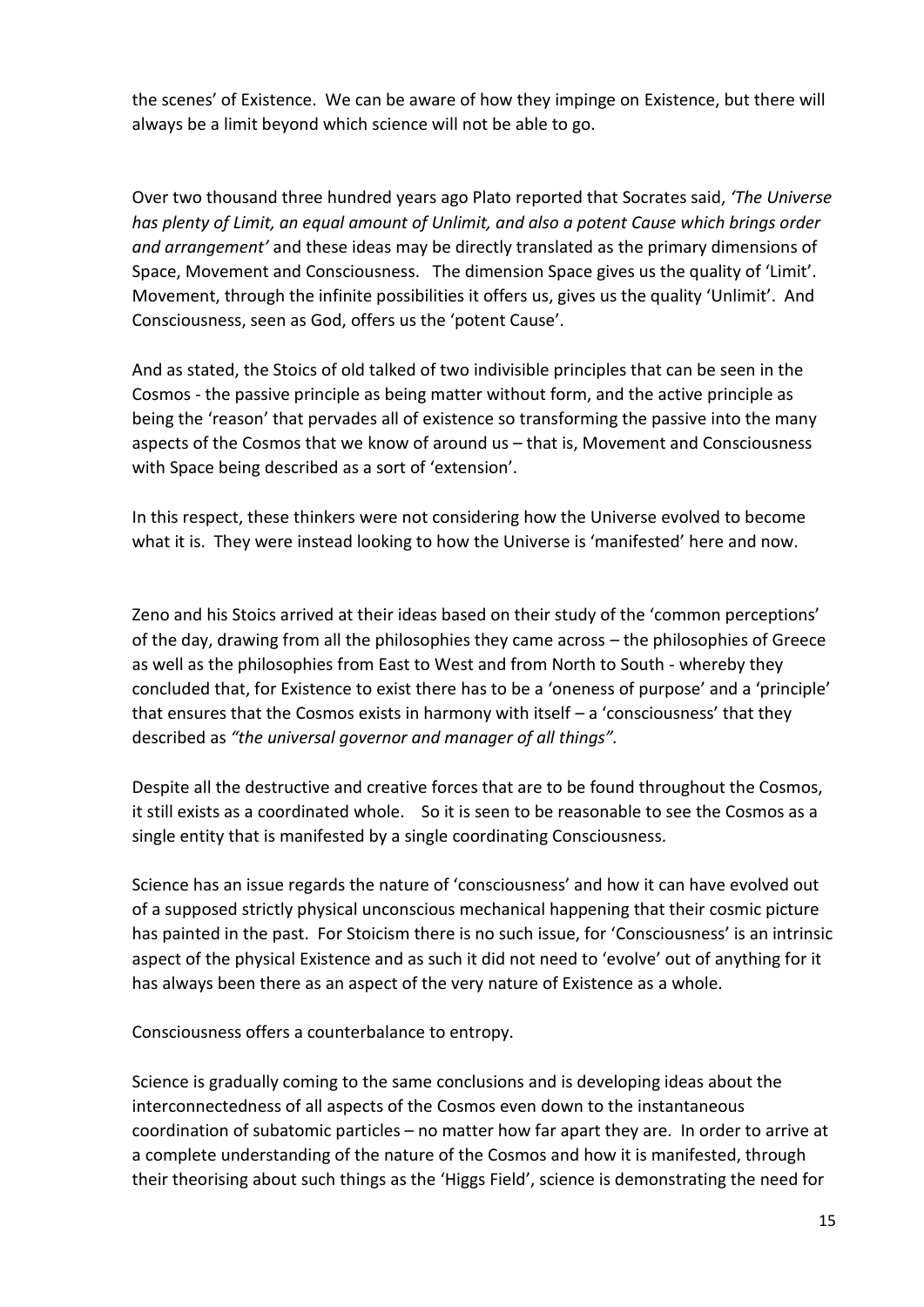some form of *"universal governor and manager of all things"* that permeates the whole Cosmos and that coordinates matters instantaneously throughout every corner of the Universe.

And recognising this interconnectedness of all that exists through *'the single conscious state that permeates the whole Cosmos'* colours how the Stoic starts to view all around them and how at many levels such knowledge will impinge on their view of their place in Existence – for, at a personal level, the group of particles that manifest as our individual physical bodies contains a 'spark' of the Consciousness of the whole Cosmos – *'God is within us'.*

At the very least, through the particles that form our bodies, we are inextricably one with the whole Cosmos. Albeit at what may be seen as an insignificant level compared with the vastness of the Cosmos as we now know it, it is to be seen that we do have an effect on the state of the Cosmos in our neck of the woods - for we and it are one.

Just look at our effect as a species on the balances within the biosphere that is our mother planet. What we do in our individual lives needs to be considered against what we do as part of the human race and the effect of our species on the Whole.

# **An Alternate History of Time and the Experiential Moment**

From a collection of writings regards the Stoic view on time we have:

SVF II 571 *Time is the interval of the world's motion and movement* SVF II 514 *Most of the Stoics assert that motion itself is the essence of time.* SVF II 518 *Chrysippus says that 'past and future time are non-existent, but have subsisted (or will subsist); only present time exists.'*

An understanding of the nature of 'time' is fundamental to understanding our relationship to the whole of Existence.

In order to carry out their observations and calculations scientists have a need to view 'time' in a particular way. Unfortunately this can lead to theorising that goes down blind alleys in that many people talk as if 'time' actually exists as a physical state and, together with many science fiction writers, believe that we are 'travelling through time' in a similar manner to how we travel through 'space'. In fact they go so far as to combine 'space' and 'time' into a single theoretical state of 'space-time'.

However, as claimed by the Stoics of old, 'time' of itself does not exist.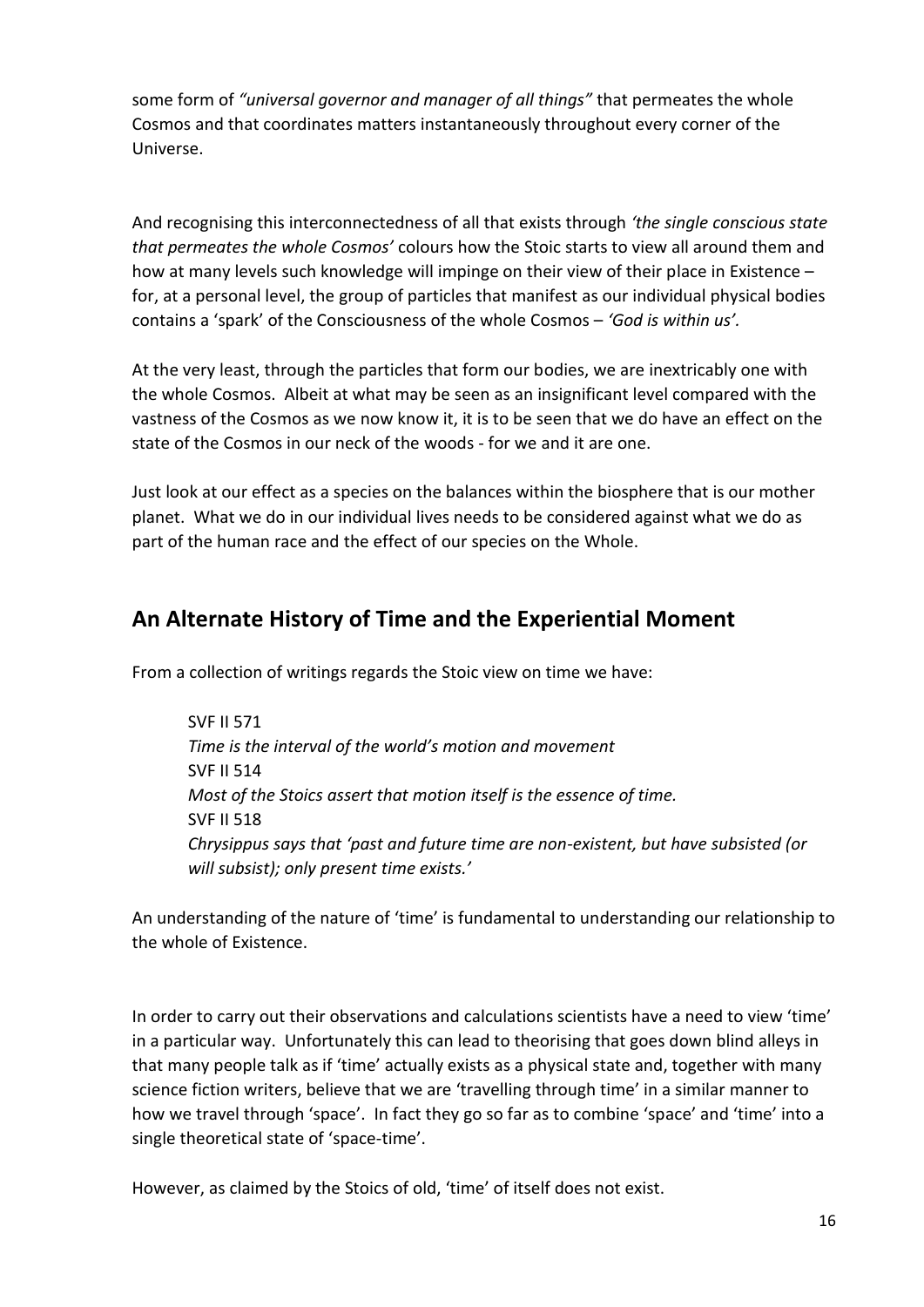In many respects, 'time' is nothing more than a system of measurement and as such it is not that which it measures.

'Time' is a means of mentally ordering and physically measuring our experience of Existence as a flow of change. 'Time' is the means to understand this flow of change and to be able to use experience of the flow of change to have some idea as to what to expect from the ongoing flow of change that is Existence.

So we have 'time' as our experience of the flow of change that is a core aspect of the nature of existence – a means of mentally ordering events, etcetera. And we have what now may be described as 'clock time' whereby we measure the relationship between past states of existence, the present state of existence and possible future states of existence whereby we consider matters relative to a specific stage in the changing 'experiential moment' – more about the 'experiential moment' a little later.

'Clock time' for us originated as the human experience of the cycle of day and night, the changing of the seasons and the like.

We started to standardise such into measurement systems – most probably starting with crude sundials.

Once we had established a measurement for the length of a day by observing the movement of the sun in the sky we went on to observe the length of a year, lunar cycles and many other observations of regular cycles of natural events and over the years we have standardised these into weeks, months and years.

As we 'progressed' we found the need to be able to break the day down into measurable segments but there was an issue in that we could not measure 'the passing of time' very efficiently when we could not see the sun. At first this was done by crude timers such as where some substance was allowed to seep from a container whereby it would take from noon on one day to noon on the next day to empty the container or through burning a candle that was designed to burn for a day. Through such instruments it was possible to set markers on the measuring instrument that would indicate how much 'time had passed' – and so eventually we came to the concept of 'the hours of the day'.

With more progress, the concepts of minutes and seconds were developed so that we could measure 'the passing of time' ever more accurately – and in the end we came up with clocks and watches as measuring instruments. To the point whereby we now have fantastically accurate clocks that use regular repeating subatomic events as a standard for the measurement of a 'second of time'.

Scientists have now defined 'one second' as '*the period it takes for one caesium electron to oscillate exactly 9,192,631,770 times.'* And so, instead of taking the cycle of the sun as the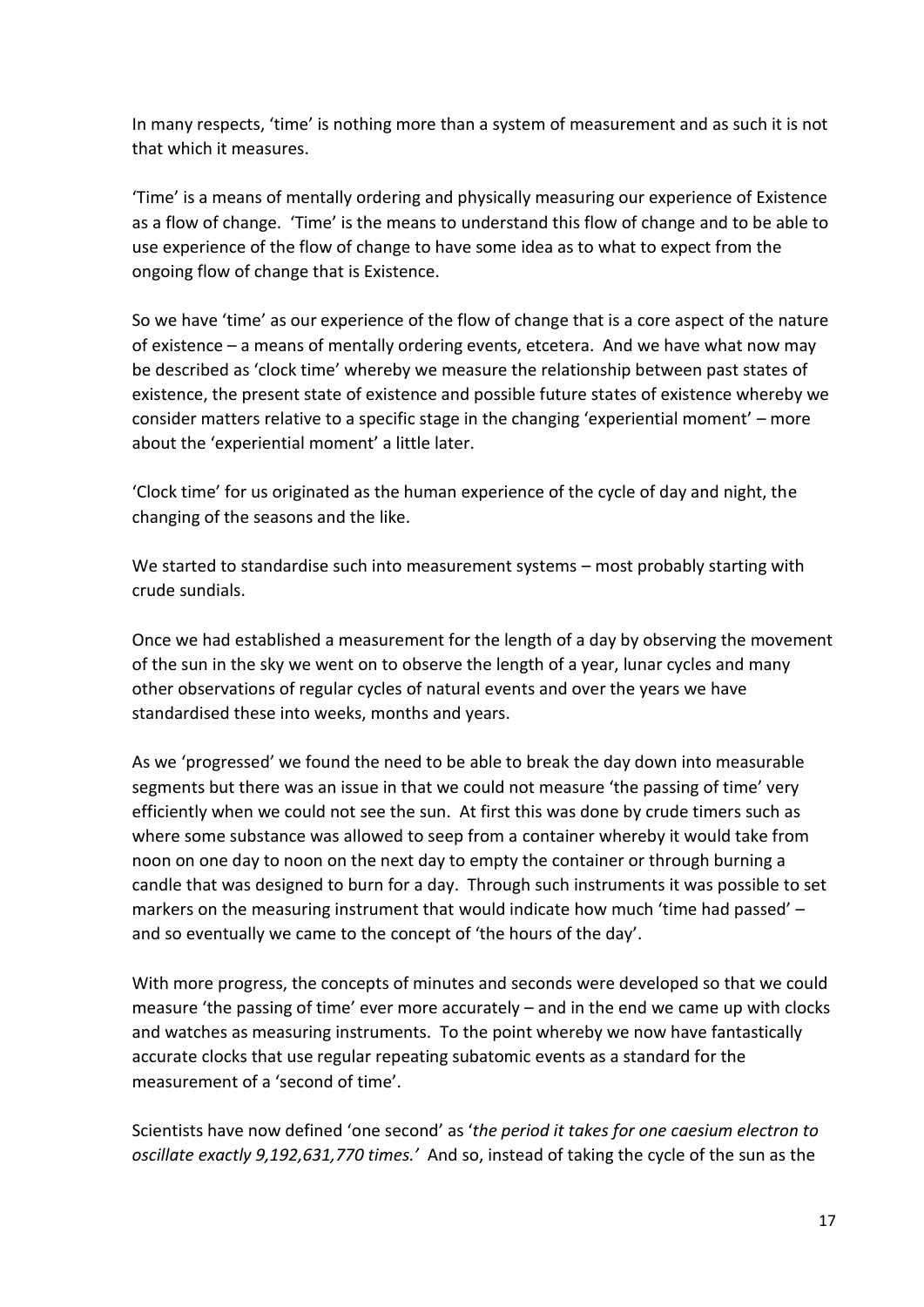standard for measuring 'the passing of time', we take our new 'standardised second' and multiply it up to arrive at one minute, one hour, one day and one year etcetera.

OK, we have to make some adjustments to our now standard system of measurement in order to keep these super accurate clocks in line with what actually goes on in the real world – such as having to adjust the measurement of the passing of years by adding in a leap day (29<sup>th</sup> February) every four years. All of which confirms that, despite setting up a highly accurate measurement system through 'clock time', in fact our measuring systems do not accurately reflect reality as we experience it in everyday life.

And here we come to the difference between 'clock time' and 'the passing of time'.

Scientists and science fiction writers can theorise about 'travelling through time' – including traveling back in 'time' – but as 'time' does not exist except in our minds or as a measuring system, it is not possible to travel 'through' it.

Time is not a 'prime dimension'.

To understand the relevance of 'time' we need to understand what it is measuring.

As we are told in the Fragments quoted above, time is the experience of, or the measurement of change.

So to understand 'time' we need to understand the nature of change.

If one travels from A to B and back from B to A one does not arrive at the same 'place' as one started out from, let alone at the same 'time'. When one arrives back at A one certainly is not back at the same 'moment' that one left A. One is also 'somewhere else' for 'point A' has also been travelling through space as a result of change going on all around.

If one travels from Delhi to Mexico City and then returns to Delhi one has not returned to exactly the same place in space as one set out from for the World has moved round its axis and the World has moved in relation to its orbit around the Sun and so on. So many processes of change whereby, in truth, Delhi is constantly moving in space albeit that in relation to its place on the surface of the planet Delhi is apparently to be found only in one place. Also, by the very nature of the constant change that has gone on in Delhi, the Delhi one returns to is not exactly the same Delhi as it was when one left it. Babies have been born. People have died. Building projects have progressed. Other buildings have deteriorated.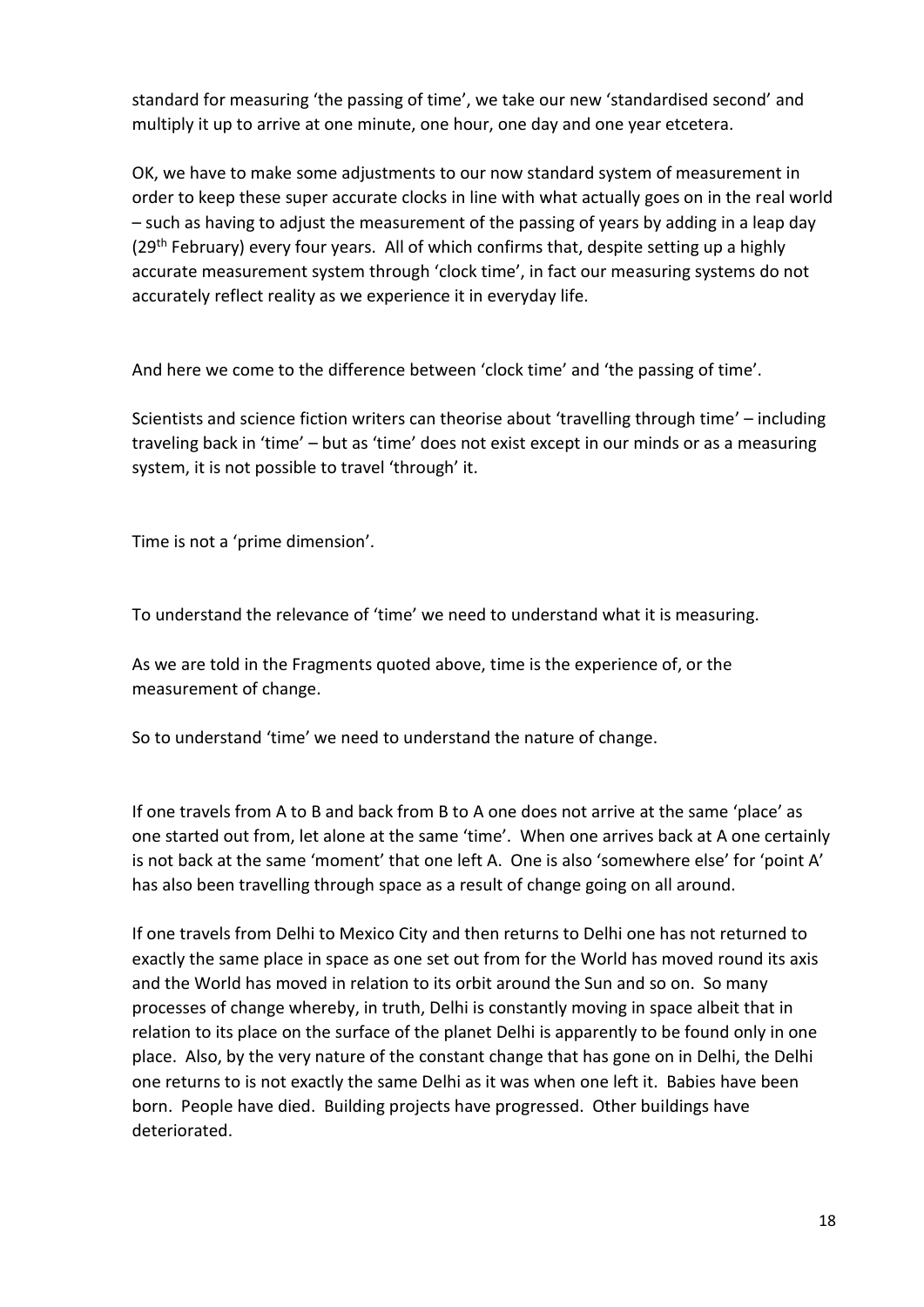So while Delhi has moved within space, it has also undergone change and it is this overall flow of change that we casually talk of as 'time passing' when in fact we are talking about what is an active flow of change.

So, in relation to 'Past', 'Present' and 'Future' we do not travel from the Past, into the Present and on into the Future.

What is Past is past for it cannot be changed for there is no active process in the Past. And as such the Past no longer 'exists' other than as a 'memory'. The Past and Future do not exist other than as concepts to enable us to learn from experience and to forecast the probable state of events as they are liable to unfold.

All that we perceive as being 'the Future' is simply possibilities of what may happen as a result of the flow of change that is occurring now (in the Experiential Moment) combined with what may occur as a result of what is being consciously 'determined' in the Experiential Moment.

Some aspects of what we see as 'the Future' seem almost a certainty because of the mechanics of 'cause and effect' and the Laws of Nature. But it is to be remembered that scientific ideas about 'cause and effect' expressly exclude the intervention of any 'outside' action when trying to predict how a 'closed' mechanical system will progress. But as Consciousness permeates the Cosmos, no system is purely mechanical and so 'cause and effect' is not all powerful.

Simply because of the conscious actions of us humans, and other 'living' individuals, the Future is not fully 'preordained' – the idea that the Future is pre-determined is based on an assumed belief that the Cosmos is a mechanical system only. However all living conscious beings add to the unknowability of what is to be. And when it comes to the Consciousness that is an aspect of how the Cosmos is manifested, we can have no knowledge as to what influence this may have regards shaping the flow of change – the whole future is up for grabs. It is simply a matter of probability.

We are in fact all living in a state of change and change only happens in 'the here and now.' Only the Present moment exists in that Existence is manifested out of the active process of change and such change is the process of manifesting the Cosmos out of Movement and this only happens in 'the here and now' – the Experiential Moment. What we call the 'Present' or the 'now' is where Existence exists. It is where the Cosmos is made manifest.

The whole of the Cosmos exists and always has existed only in the Experiential Moment. Everything only exists in 'the Now'. We do not move along in a flow of time. We stay in the one Experiential Moment and experience the flow of change around us and within us as it happens.

Once change occurs because of the flow of change, the state of the Cosmos as it was ceases to be – all that exists from the 'Past' is a memory in the 'now'.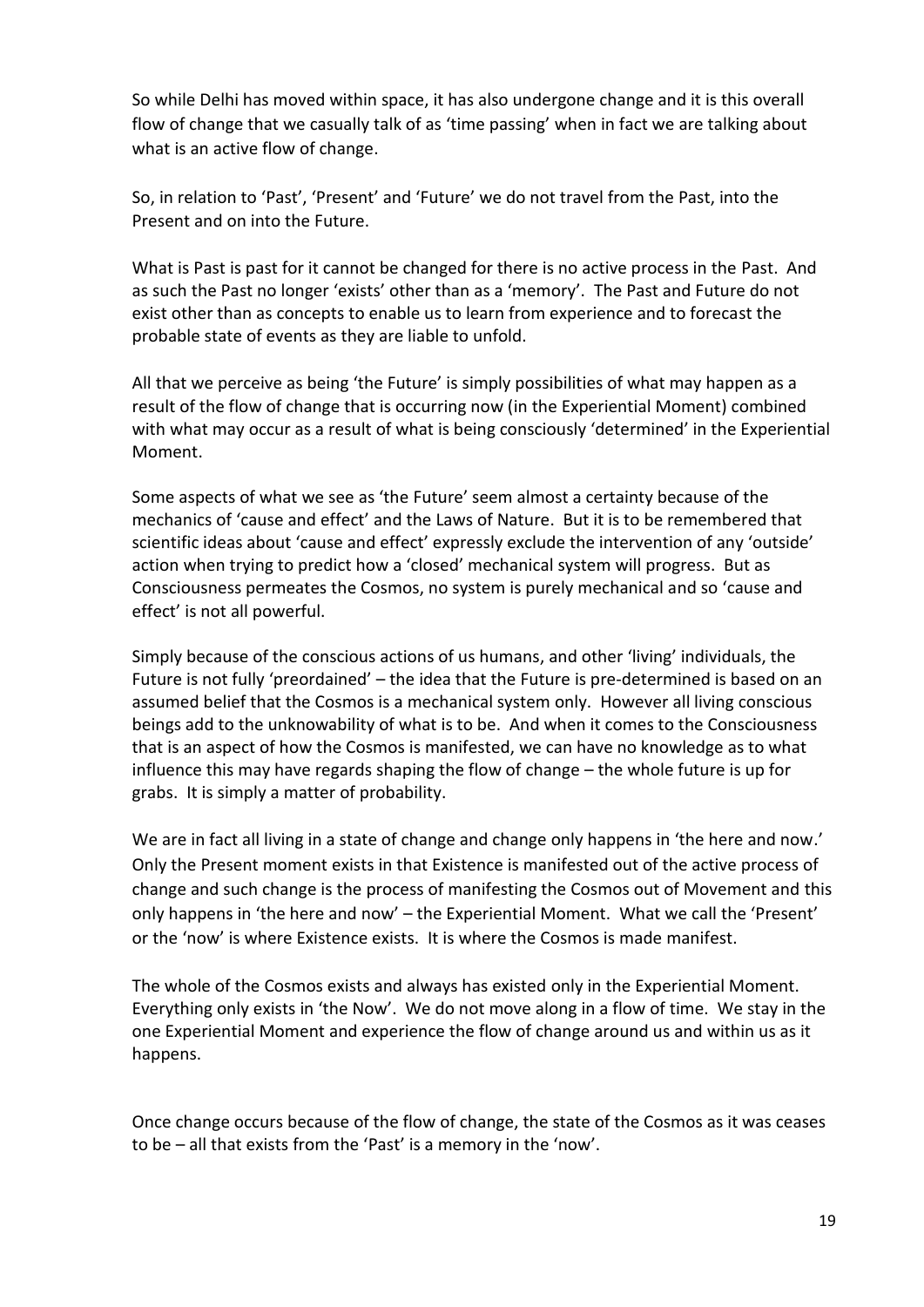The fossilised dinosaur bones exist now, and through them we have a 'memory' of what they were probably like in an earlier state of the Experiential Moment when the dinosaur was alive.

As light from a distant star arrives here on Earth for some astronomer to view it, all they are viewing is the light here on Earth – they are not viewing the star as it is 'now' – they are viewing a 'memory' of a star as it existed years ago, the memory being kept alive by the light it emitted during an earlier state of the Experiential Moment. For all the astronomer knows, the star may no longer exist at this stage in the Experiential Moment. The light we see has travelled to here as a result of the flow of change and as such has always existed within the Experiential Moment, just the position of the light within Space has altered.

To say it again, existence is the active flow of change and there is no active flow of change in what we call 'the Past'. All that is to be experienced can only be experienced in the Now.

Such theoretical ideas as 'multiple time-lines' that suggest that every possibility actually happens so causing every possible 'Future' to happen are totally irrational – such is the makings of science fiction. Such are not rational nor are they reasonable beliefs.

There is only one Experiential Moment and it is here that the 'happening' that is Existence happens. There are no 'parallel Universes'. There is only one – and it is the Cosmos in which we exist.

What is 'Past' is fixed for it 'has happened' and so cannot be changed. We cannot change the Past.

What is seen as the 'Future', being a 'forecast of a possibility' or 'probability', can be changed. We can try, in the present moment, to move the flow of change in a different direction than it would normally go if left solely to the mechanics of 'cause and effect'. How successful our individual attempts to affect the flow of change, so as to bring into reality a hoped for future state of the Present, is a whole other question.

Within the Experiential Moment we are faced with what cannot be changed because, as a result of the flow of change, it is now the Past. What we are faced with is *'as good as it gets'. A*ll the wishing things could be other than what they are is fruitless. The 'immediate Past' is where the flow of change has brought us to. It is fixed for the active flow of change is moving on. But as the active flow of change moves on we are also faced with how we can influence the probability of a particular Future through understanding what can be changed in the Experiential Moment – how we can influence the 'flow of change' in the hope of leading to a better 'future' Present.

The 'Present' is not the sudden 'flat' interface between Past and Future – it is an event, or more correctly 'the constant ongoing event that is the Cosmos being made manifest'.

Some present scientific theories that have such things as subatomic particles traveling back in time are clearly based on incorrect visualisation as to what 'time' really is. By understanding 'time' as the flow of change within the Experiential Moment we can see that